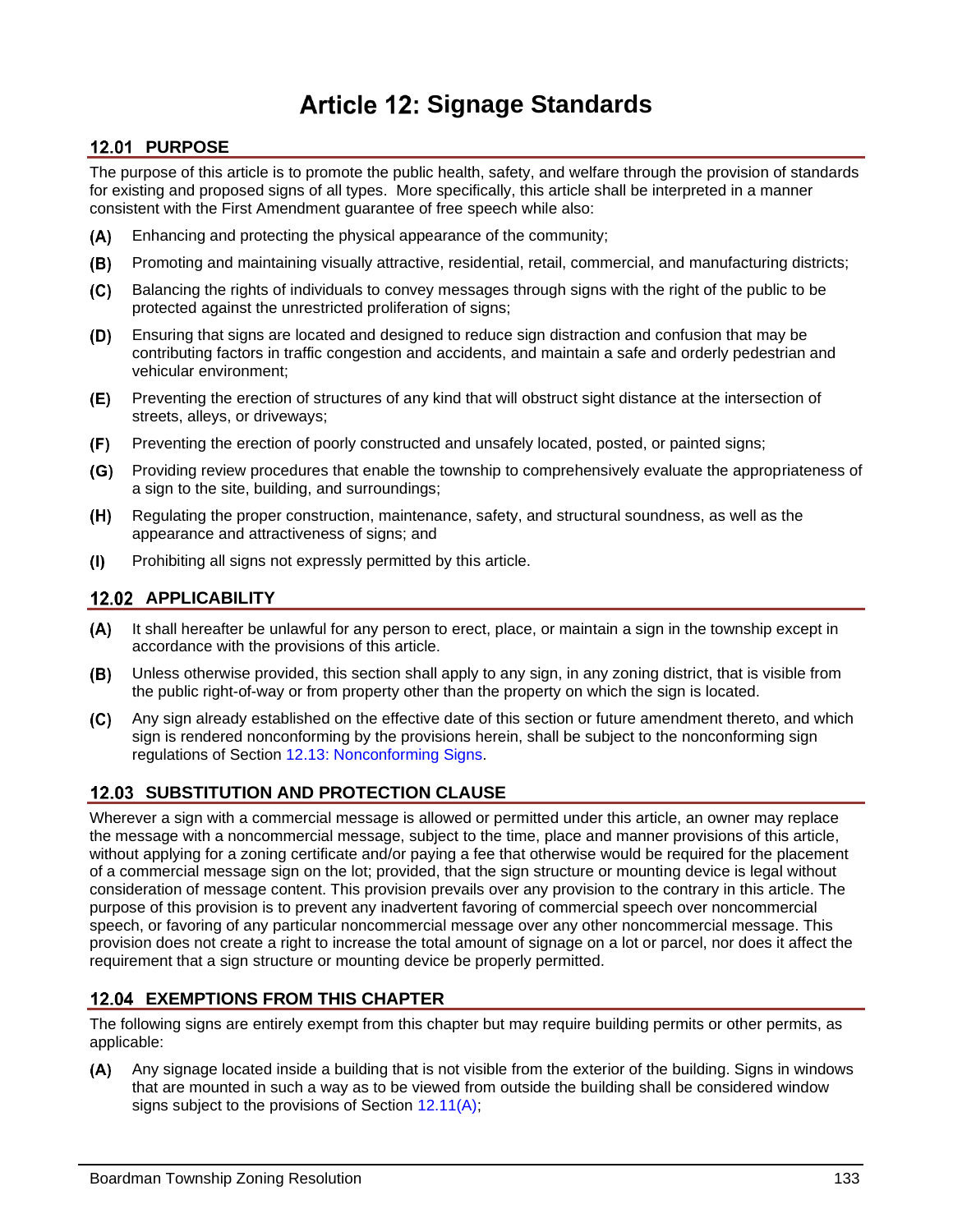- (B) For the purpose of safety services locating a property, a sign denoting the number and street address of the premises is permitted provided such sign complies with the requirements of the fire code.
- Interior signs within a stadium, open-air theater, outdoor shopping center, arena or other similar use,  $(C)$ which signs are not visible from a public right-of-way or adjacent property and can be viewed only by persons within such stadium, open-air theater, outdoor shopping center, parks, arena, or other similar use. Signs located on structures used for interior signs that are visible from a public right-of-way or adjacent property are subject to the requirements of this article;
- $(D)$ Any works of art that do not contain a commercial message;
- $(E)$ Any sign located on umbrellas or similarly related private patio furniture or seating provided it is located outside of the right-of-way and complies with any other applicable standards of this code;
- $(F)$ Any sign on a truck, bus or other vehicle that is used in the normal course of a business for transportation (See also Paragraph [12.06\(G\).](#page-2-0)) or vehicle signage required by the State or Federal government;
- Signs installed or required by the Boardman Township, Mahoning County, approved transit agency, or  $(G)$ any agency of the State of Ohio or federal government;
- Any sign located inside a building that is mountain a manner so that is intended to be sign from outside (H) through a transparent window or door;
- Any signs located on fuel pumps or similar structures that is not legible from the lot line;  $(1)$
- $(J)$ Any warning signs or traffic safety signs required by public utility providers; and
- $(K)$ Any lighting, signs, or related decorations erected on a seasonal basis in observance of religious, national, or state holidays that are not intended to be permanent in nature and which do not contain a commercial message.

#### **12.05 ZONING CERTIFICATE REQUIRED**

- $(A)$ No person shall erect, place, relocate, expand, modify, maintain, or otherwise alter a sign, or cause a sign to be erected, placed, relocated, expanded, modified, maintained, or otherwise altered unless all provisions of this resolution have been met. To ensure compliance with these regulations, a zoning certificate shall be required to be issued unless specifically exempted in this article.
- The repainting, changing of parts and preventive maintenance of signs, and a change in the message on a changeable copy sign shall not be deemed alterations requiring a zoning certificate.
- A zoning certificate shall be required for a sign face change.

#### **PROHIBITED SIGN TYPES**

The following types of signs are specifically prohibited within the township:

- Signs that are applied to trees, utility poles, benches, trash receptacles, newspaper vending machines or  $(A)$ boxes, or any other unapproved supporting structure, or otherwise placed in the public right-of-way;
- Any sign or sign structure which in the opinion of the Zoning Inspector is structurally unsafe, or constitutes (B) a hazard to safety or health by reason of inadequate maintenance, dilapidation, or abandonment;
- No sign shall be installed, erected, or attached in any shape, manner, or form, to a fire escape or to any  $(C)$ door or window that is required ingress and egress for fire safety.
- $(D)$ Pennants, streamers and other similar type devices;
- (E) Signs that employ any parts or elements which revolve, rotate, whirl, spin or otherwise make use of motion to attract attention except for electronic message centers permitted in accordance with this article;
- $(F)$ Laser lights, beacons and searchlights, except for emergency purposes;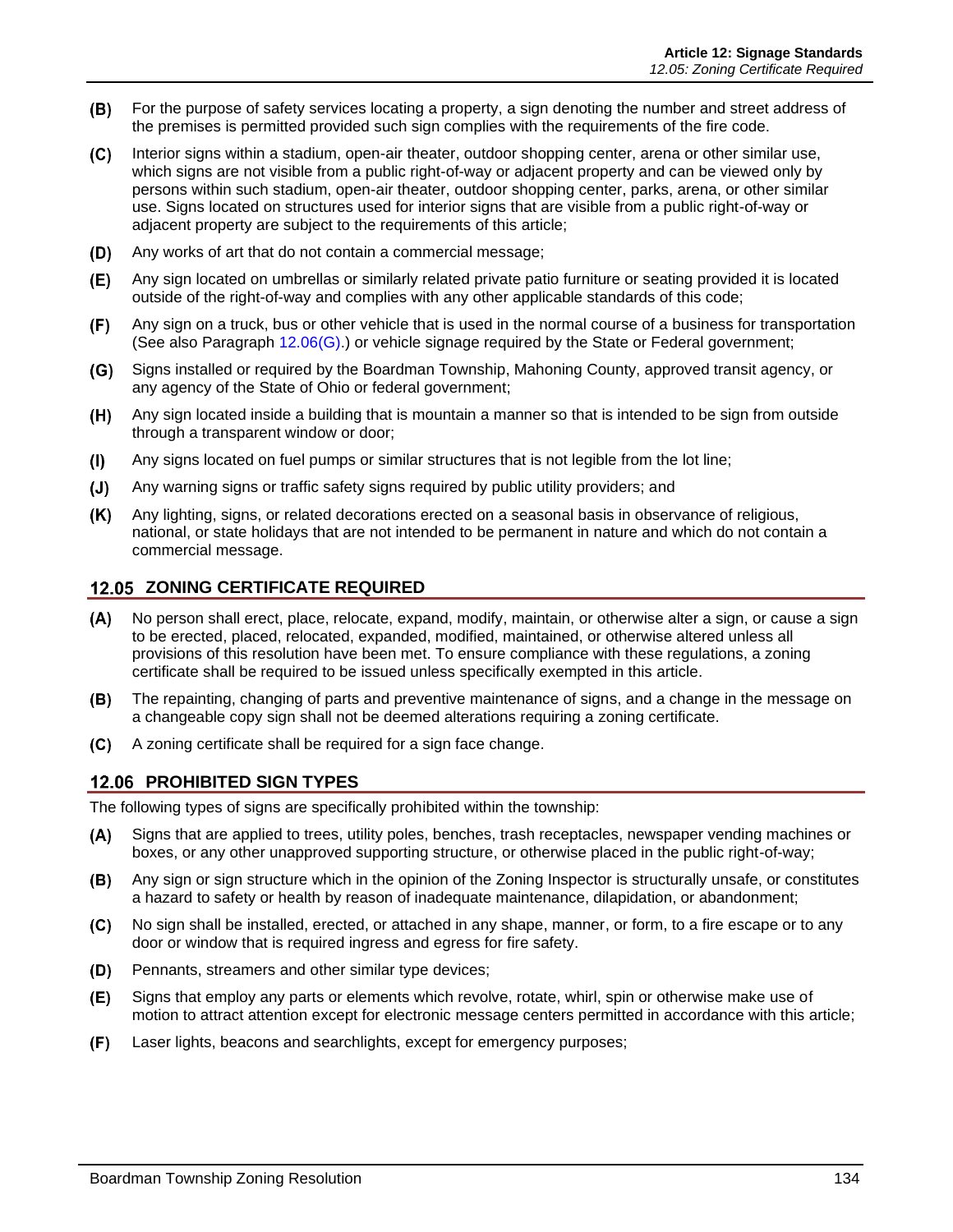- <span id="page-2-0"></span>Motor vehicles, tractor trailers, or similar vehicles with signs painted on, attached to, or otherwise affixed to the vehicle shall not be parked or stored long-term on a lot as a form of signage. This standard does not apply to vehicles used in the day-to-day business of the applicable use (e.g., delivery vehicles or vehicles used by employees). Vehicles with signage that are parked for more than 24-hours on a lot without a principal use or parked, without any movement, for more than one week on a lot with a principal use, shall be considered a violation of this subsection.
- $(H)$ Any signs that utilizes illumination by means of bare bulbs, flames, or both;
- Any signs which imitate or resemble official traffic or governmental signs that are designed or used in a  $(1)$ manner as to interfere with, mislead, or confuse drivers along streets;
- $(J)$ Any sign that violates the traffic visibility requirements of Section  $4.09(B)(1)$ ;
- $(K)$ Any sign located in a public right-of-way except as provided for in Section [12.08\(L\);](#page-8-0)
- $(L)$ Blade or feather signs;
- $(M)$ Signs mounted to light poles unless in compliance with Section [12.11\(G\).](#page-15-0)
- $(N)$ Roof signs unless approved as part of a planned unit development; and
- (O) Any other sign type that is not specifically allowed by this article.

### **12.07 SIGN MEASUREMENTS AND COMPUTATIONS**

The following regulations shall control the computation and measurement of signs.

#### **Sign Setback**

All required setbacks for signs shall be measured as the distance in feet from the applicable lot line, or other stated point of measurement, to the closest point on the sign structure.

#### **Sign Height**

- **(1)** The height of a sign shall be computed as the distance from the base of the sign at normal grade (average grade at the base of the sign) to the top of the highest attached component of the sign. Normal grade shall be construed to be the newly established grade after construction, exclusive of any filling, berming, mounding, or excavating solely undertaken for the purpose of locating or increasing the height of sign.
- **(2)** In cases where the normal grade is below grade at street level, sign height shall be computed on the assumption that the elevation of the normal grade at the base of the sign is equal to the elevation of the nearest point of the crown of a public or private street. See [Figure 12.07-A.](#page-2-1)



<span id="page-2-1"></span>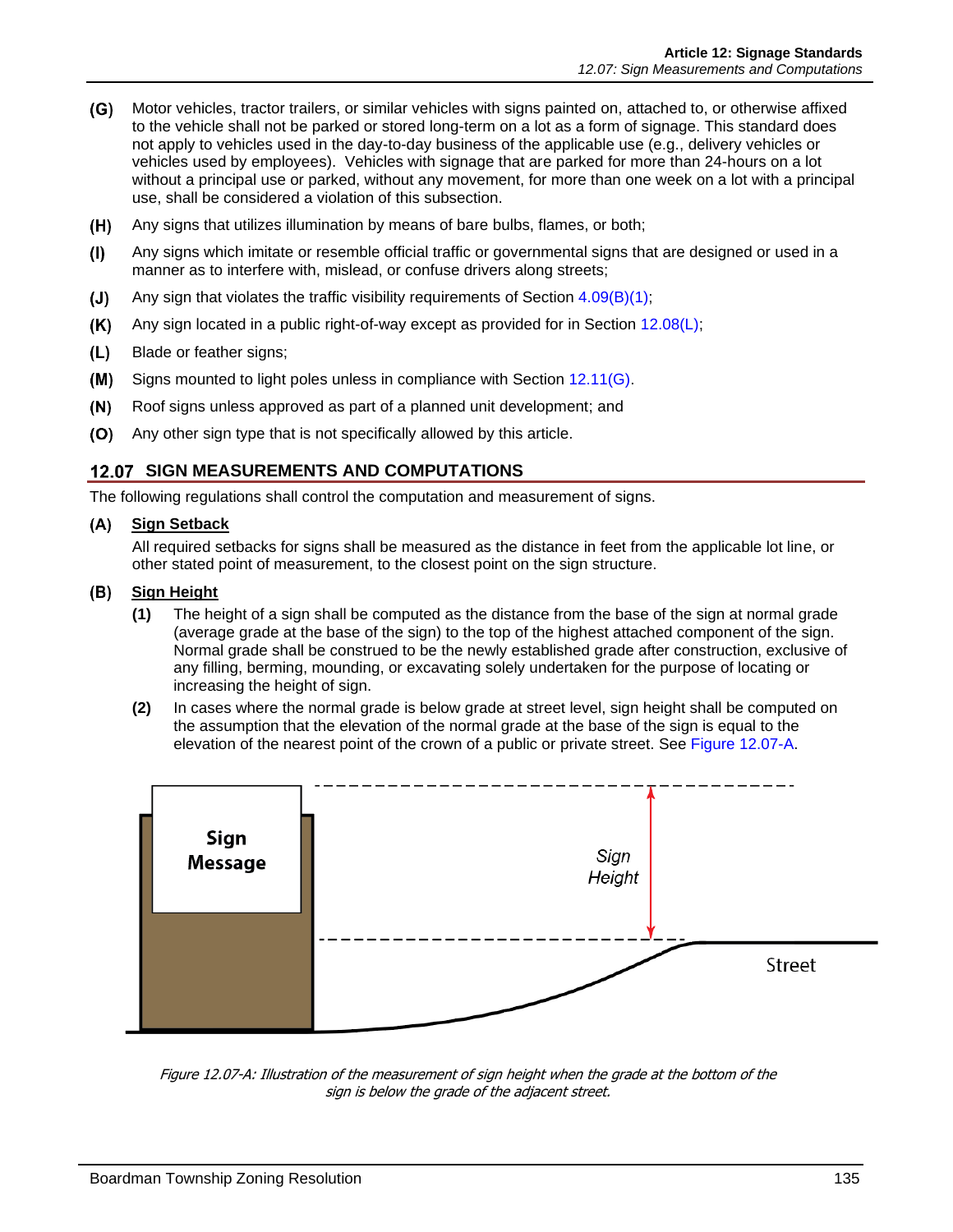- **(3)** The height of an awning, canopy, projecting, wall or window sign shall be determined by measuring the vertical distance between the top part of a sign panel or individual letters or characters, whichever is highest, to the elevation of the ground underneath the sign.
- **(4)** Any material whose major function is providing structural support for a sign shall be considered part of the sign for purposes of determining sign height.

### **Sign Area**

The surface of a sign to be included when computing maximum allowable square footage of sign area shall be calculated as follows:

- **(1)** When calculating street frontage, only the street frontage that lies in the unincorporated area of the Boardman shall be used in the calculation.
- **(2)** For sign copy mounted or painted on a background panel, cabinet, or surface distinctively painted, textured, lighted, or constructed to serve as the background for the sign copy, the sign area shall be computed by means of the smallest square, circle, rectangle, triangle, or combination thereof that encompasses the extreme limits of the background panel, cabinet, or surface. See [Figure 12.07-B,](#page-3-0) [Figure 12.07-C,](#page-3-1) and [Figure 12.07-D.](#page-4-0)



<span id="page-3-0"></span>Figure 12.07-B: Illustration of sign area calculation for a monument sign with copy on a distinct cabinet.

<span id="page-3-1"></span>

Figure 12.07-C: Illustration of computing the sign area for wall signs with a background panel or cabinet.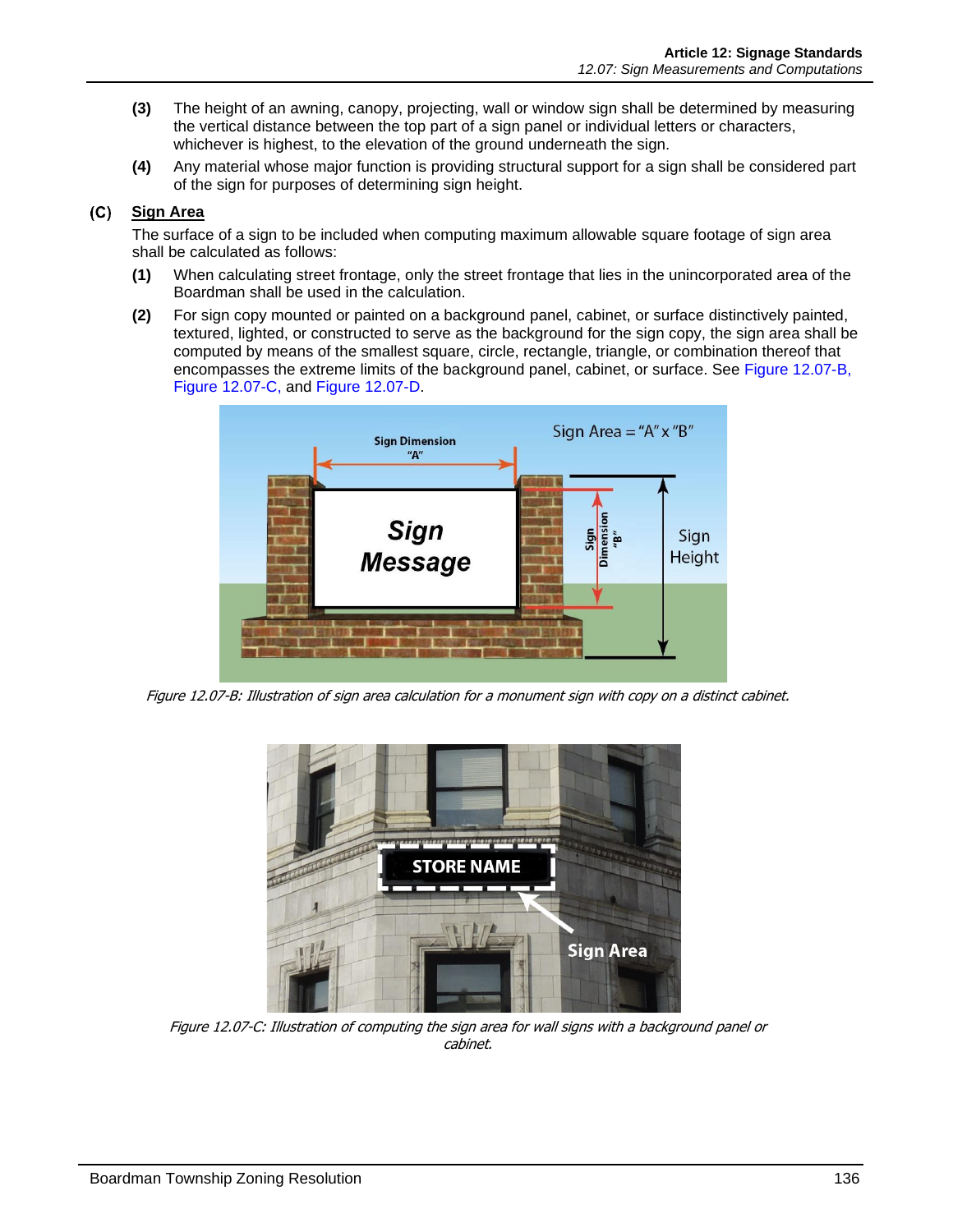

Figure 12.07-D: Example of sign area computation by the smallest circle encompassing the extreme limits of the sign message. For the purposes of calculations,  $\pi$  equals 3.14.

<span id="page-4-0"></span>**(3)** For sign copy where individual letters or elements are mounted or painted on a building façade where there is no background panel, cabinet, or surface distinctively painted, textured, lighted, or constructed to serve as the background for the sign copy, the sign area shall be computed by means of the combination of the smallest square, circle, rectangle, triangle, or combination thereof that encloses all the letters or elements associated with the sign. See [Figure 12.07-E.](#page-4-1) In cases where there are multiple sign elements on the same surface, the Zoning Inspector shall have the authority to determine the outermost boundaries of individual sign elements. Decorative edging or other window treatments that are not an integral part of the sign copy shall not be considered a part of the sign for the purposes of this article. See [Figure 12.07-E](#page-4-1) and [Figure 12.07-F.](#page-5-0)



<span id="page-4-1"></span>Figure 12.07-E: Illustration of sign area calculation for two differently shaped wall signs with individual letters.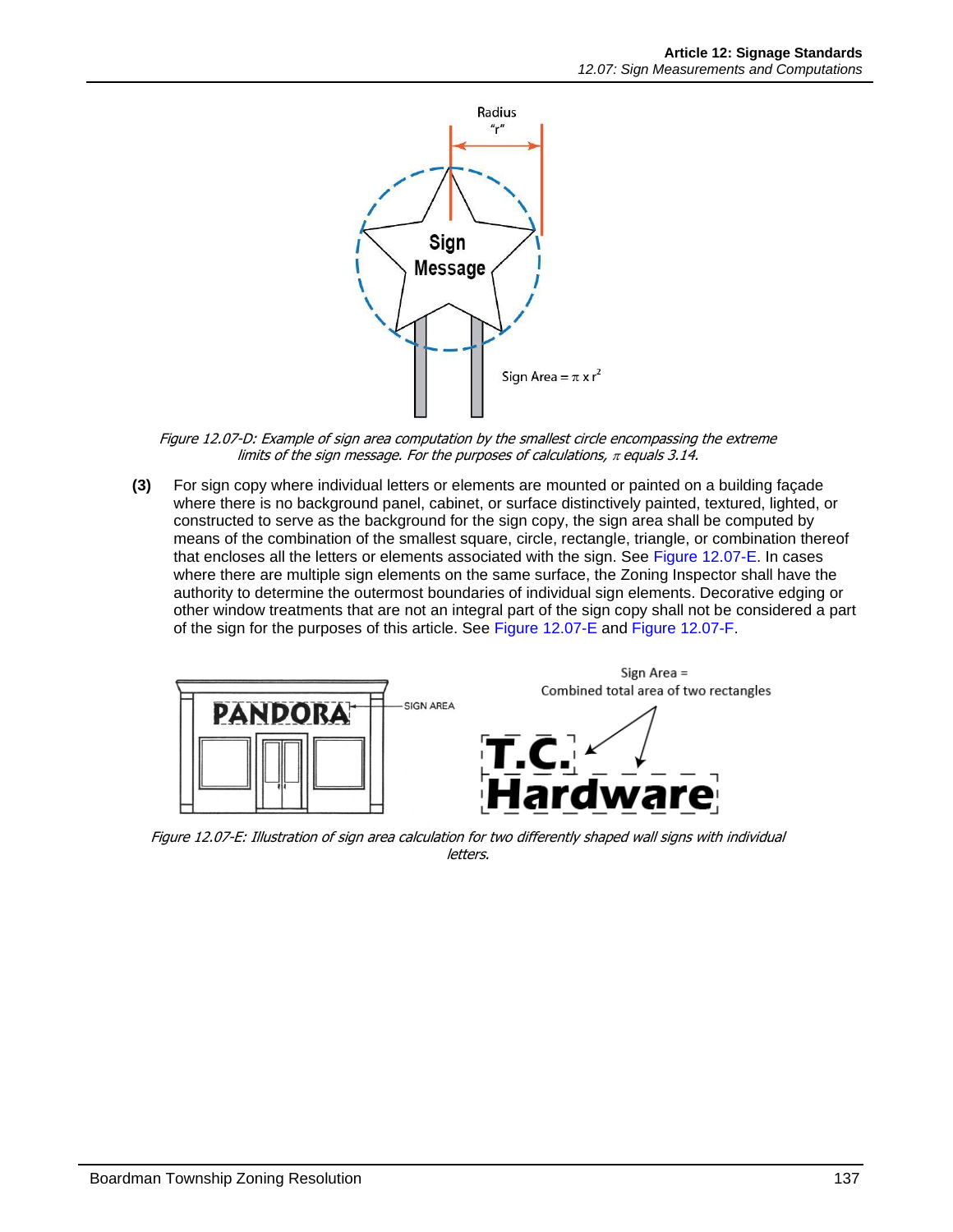

Figure 12.07-F: Illustration of sign area calculations for multiple sign areas on a window sign

- <span id="page-5-0"></span>**(4)** The calculation of sign area shall not include any supporting framework, bracing, or decorative fence or wall unless such structural support is determined to constitute an integral part of the sign design by means of text or other commercial message, as determined by the Zoning Inspector. See [Figure 12.07-B.](#page-3-0)
- **(5)** Where matter is displayed in a random or unconnected manner, without organized relationship of components, each component shall be considered to be a single sign.
- **(6)** In the case of a three-dimensional sign where the sign faces are not mounted back-to-back, the sign area shall be calculated by the smallest square, circle, rectangle, triangle, or combination thereof that encompasses the profile of the sign message. The profile used shall be the largest area of the sign message visible from any one point. See [Figure 12.07-G.](#page-5-1)



<span id="page-5-1"></span>Figure 12.07-G: The sign area of a three-dimensional sign is measured measuring the largest profile of the sign.

- **(7)** Except for three-dimensional signs, the sign area for a sign with more than one face (multi-faced signs) shall be computed by adding together the area of all sign faces when the interior angle is greater than 45 degrees.
- **(8)** When two identical, flat sign faces are placed back-to-back or at angles of 45 degrees or less, so that both faces cannot be viewed from any one point at the same time, and when such sign faces are part of the same sign structure and are not more than 12 inches apart, the sign area shall be computed by the measurement of one of the faces. If the two faces are unequal, the sign area shall be calculated based on the larger of the two faces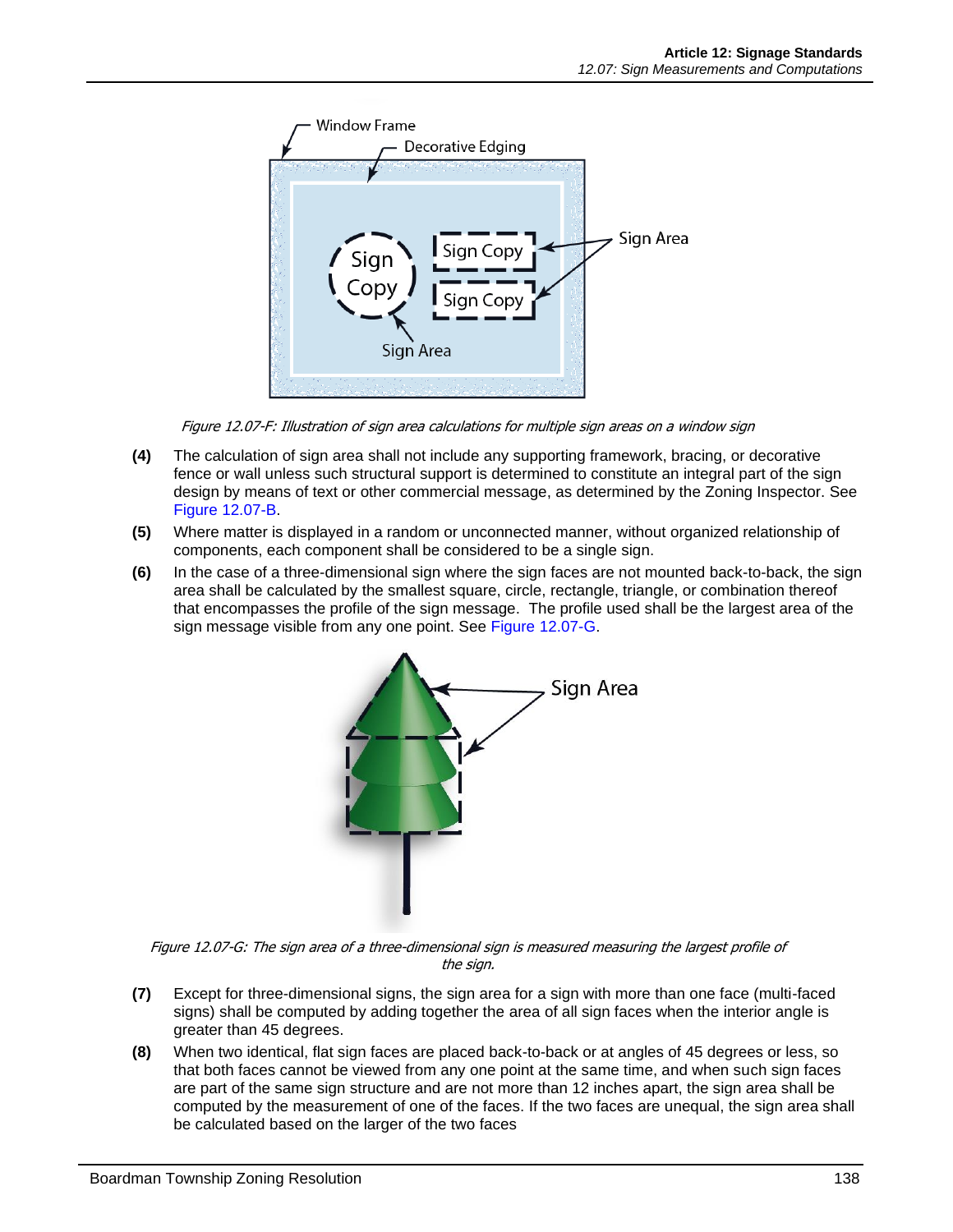#### **Determining Building Frontage and Building Facades**

- **(1)** For the purposes of this chapter, the length of the building wall that faces a public street shall be considered the building frontage or building facade.
- **(2)** The calculation of the width or lineal measurement of any façade shall be the measurement of the façade between two side facades. The calculation shall be based on viewing the façade from a 90 degree angle (i.e., straight on), regardless of façade insets, offsets, or angles. See [Figure 12.07-H.](#page-6-0)



Figure 12.07-H: Illustration of façade width measurement on varied façade shapes.

- <span id="page-6-0"></span>**(3)** For multi-tenant buildings, the portion of a building that is owned or leased by a single occupant or tenant shall be considered the tenant space. The building frontage for a tenant space shall be measured from the centerline of the party walls defining the tenant space.
- **(4)** The primary facade shall be the portion of a frontage that serves as the main access point to a building or building unit. A site or building will be considered to have secondary facades when any of the following site/building characteristics are present (See [Figure 12.07-I.](#page-7-0)):
	- **(a)** The subject site is a corner lot;
	- **(b)** The primary parking area is not located adjacent to a public street; or
	- **(c)** The building or unit has walls with public or customer entrance points that do not face the public street.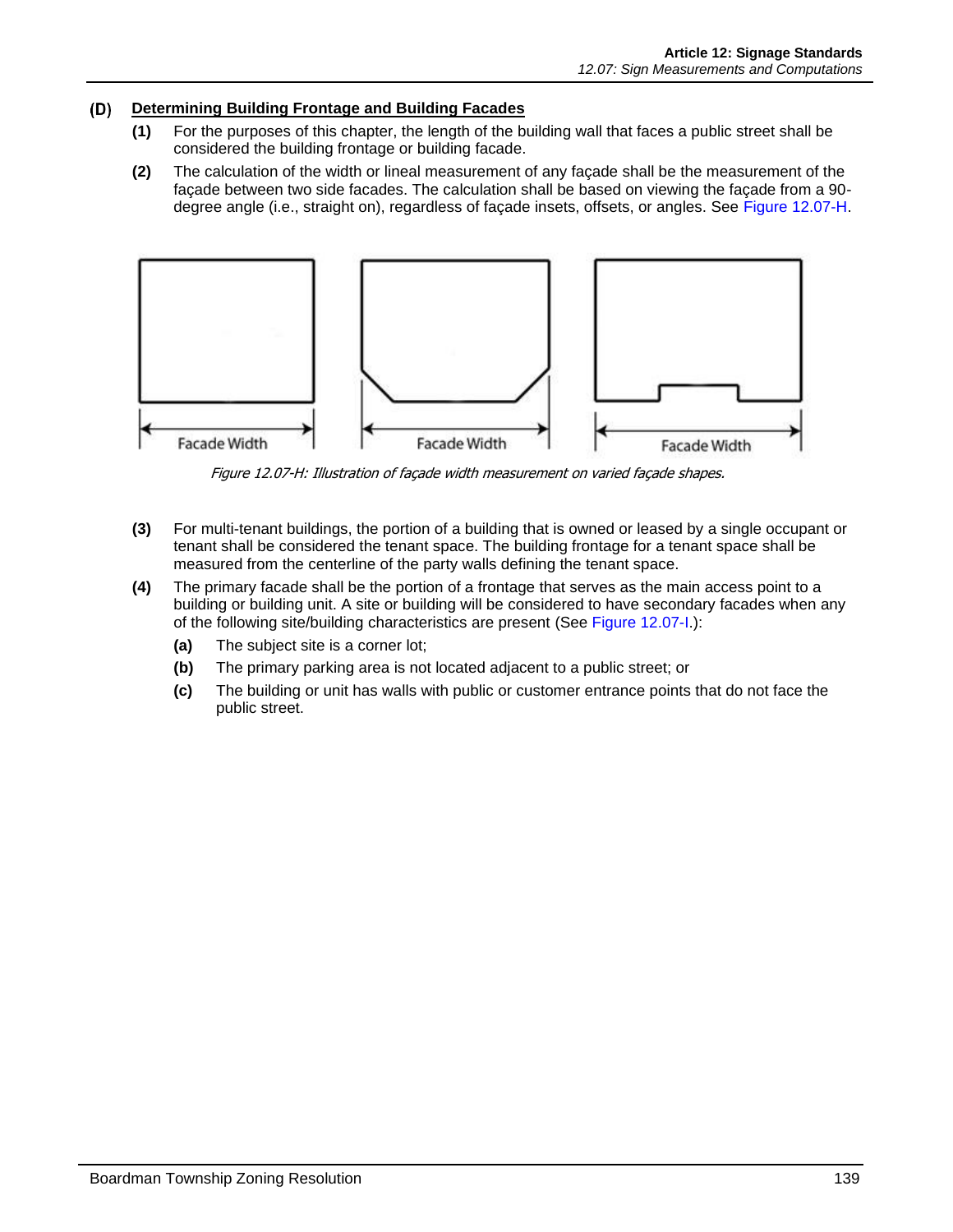

Figure 12.07-I: Common examples of the location of primary and secondary facades.

<span id="page-7-0"></span>**(5)** When a site has primary and secondary facade as defined herein, the Zoning Inspector shall determine which wall shall be the primary building facade and which wall(s) shall be the secondary building facade. Only one outside wall of any business shall be considered its primary facade.

#### <span id="page-7-2"></span> $(E)$ **Determining Window Area**

The window area of a building shall be the total glass area of windows on the building frontage. For the purposes of determining window area for ground floor occupants, the ground floor shall be considered to be no more than 15 feet in height above grade. See Figure [12.07-J: The window area](#page-7-1) is illustrated within [the dashed line area for the two storefronts in the above image..](#page-7-1)



Figure 12.07-J: The window area is illustrated within the dashed line area for the two storefronts in the above image.

# <span id="page-7-1"></span>**12.08 GENERAL REGULATIONS**

Unless otherwise specifically stated, the following regulations shall apply to all signs within the township:

All signs with a commercial message shall be professionally manufactured, or of equivalent quality.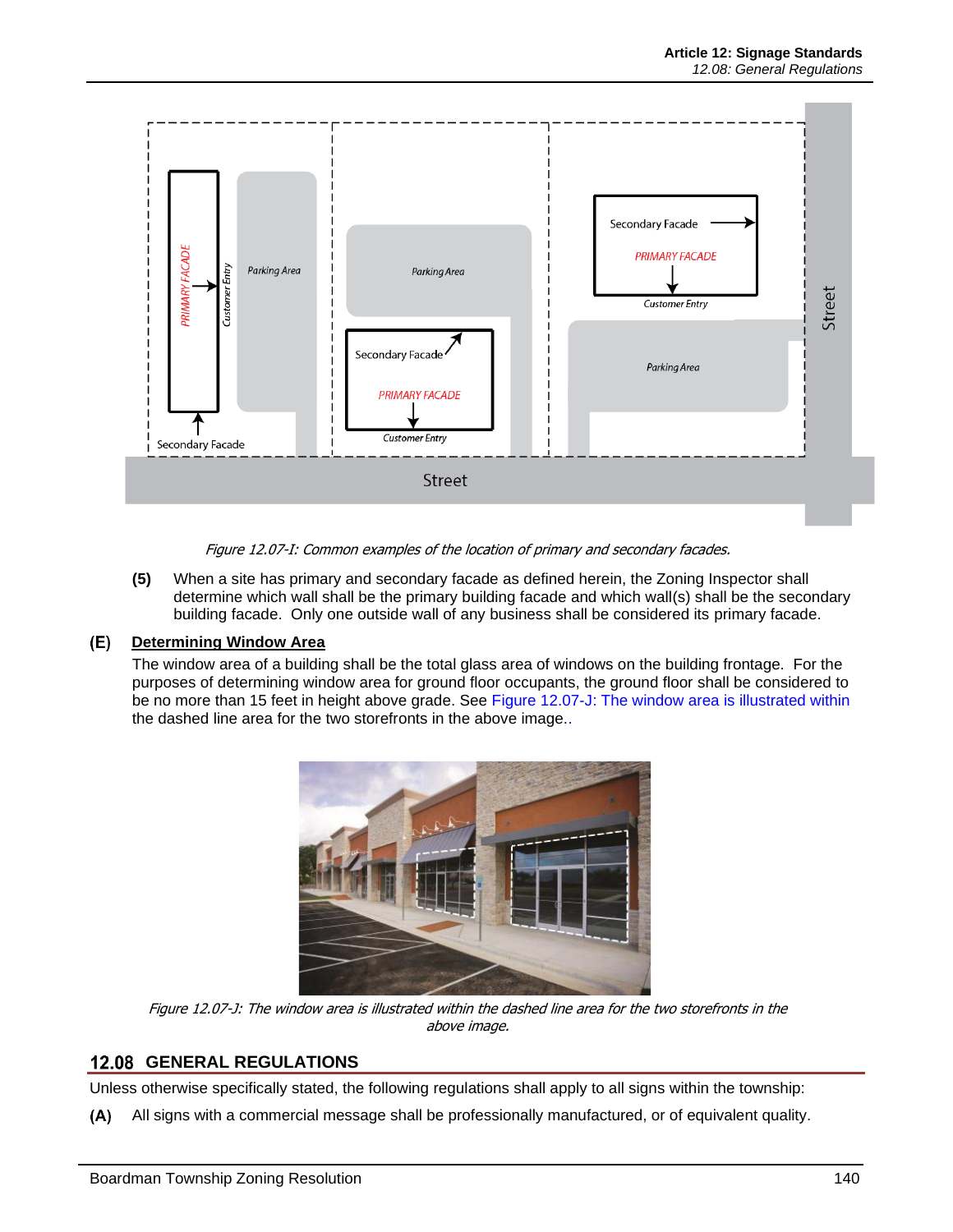- (B) All sign supports shall be an integral part of the sign design.
- $(C)$ The construction, erection, safety, and maintenance shall comply with all applicable building and electrical codes.
- $(D)$ No sign or sign structure shall be placed on private or public property without the written consent of the owner or agent thereof.
- $(E)$ No signs shall be located nearer than eight feet vertically, or eight feet horizontally from any overhead electric wires or conductors or public utility guy wires.
- $(F)$ All signs shall maintain a minimum clearance over pedestrian and vehicular ways, as required by the adopted building code.
- (G) Signs shall be anchored to prevent any lateral movement that would cause wear on supporting members or connections.
- All signs shall be subject to the clear vision triangle standards established in Section 4.09(B)(1).  $(H)$
- $(1)$ Permanent signs shall be fabricated with rigid materials that are of good quality and good durability.
- In the event there is a conflict between the provisions of this section and the provisions of any applicable  $(J)$ building codes, the provisions of the applicable building code shall govern.

#### $(K)$ **General Standards for All Permanent Signs**

- **(1)** All freestanding signs shall be located in a landscaped area equal to or larger than the total sign area of the applicable sign. Such landscaped area may be an area that fulfills any landscaping requirements of this resolution.
- **(2)** The landscaped area shall include all points where sign structural supports attach to the ground.
- **(3)** All wiring, fittings, and materials used in the construction, connection and operation of electrically illuminated signs shall be in accordance with the provisions of the applicable building or electrical codes.
- **(4)** The back side of all permanent signs that do not contain a second sign face, and structural supports shall be completely enclosed.

#### <span id="page-8-0"></span>**Signs in Rights-of-Way** (L)

- **(1)** Signs shall be prohibited in the right-of-way with the exception of:
	- **(a)** Signs installed by the Boardman Township, Mahoning, State of Ohio, federal government, or approved transit agency;
	- **(b)** Any warning signs or traffic safety signs required by public utility providers; or
	- **(c)** Sidewalk signs as allowed in Section [12.12\(F\).](#page-17-0)
- **(2)** Any sign to be installed in the right-of-way by an agency other than Boardman Township shall require prior approval of the Road Department.
- **(3)** The Zoning Inspector may remove or cause to be removed any unlawful sign in the public right-ofway.

#### $(M)$ **Illumination**

In all zoning districts except residential districts, signs shall be permitted to be illuminated in compliance with the following:

- **(1)** Light sources shall be shielded from all adjacent buildings and streets.
- **(2)** Lights shall not be of such brightness so as to cause glare that is hazardous to pedestrians or motorists or cause reasonable objection from adjacent residential districts.
- **(3)** No colored lights shall be used in a location or manner in which they might be confused with traffic control devices or vehicular traffic.
- **(4)** An illuminated sign or lighting device shall employ only light of constant intensity.

#### <span id="page-8-1"></span>**(5) Electronic Message Centers**

Where electronic message center signs are allowed, such signs shall be subject to the following: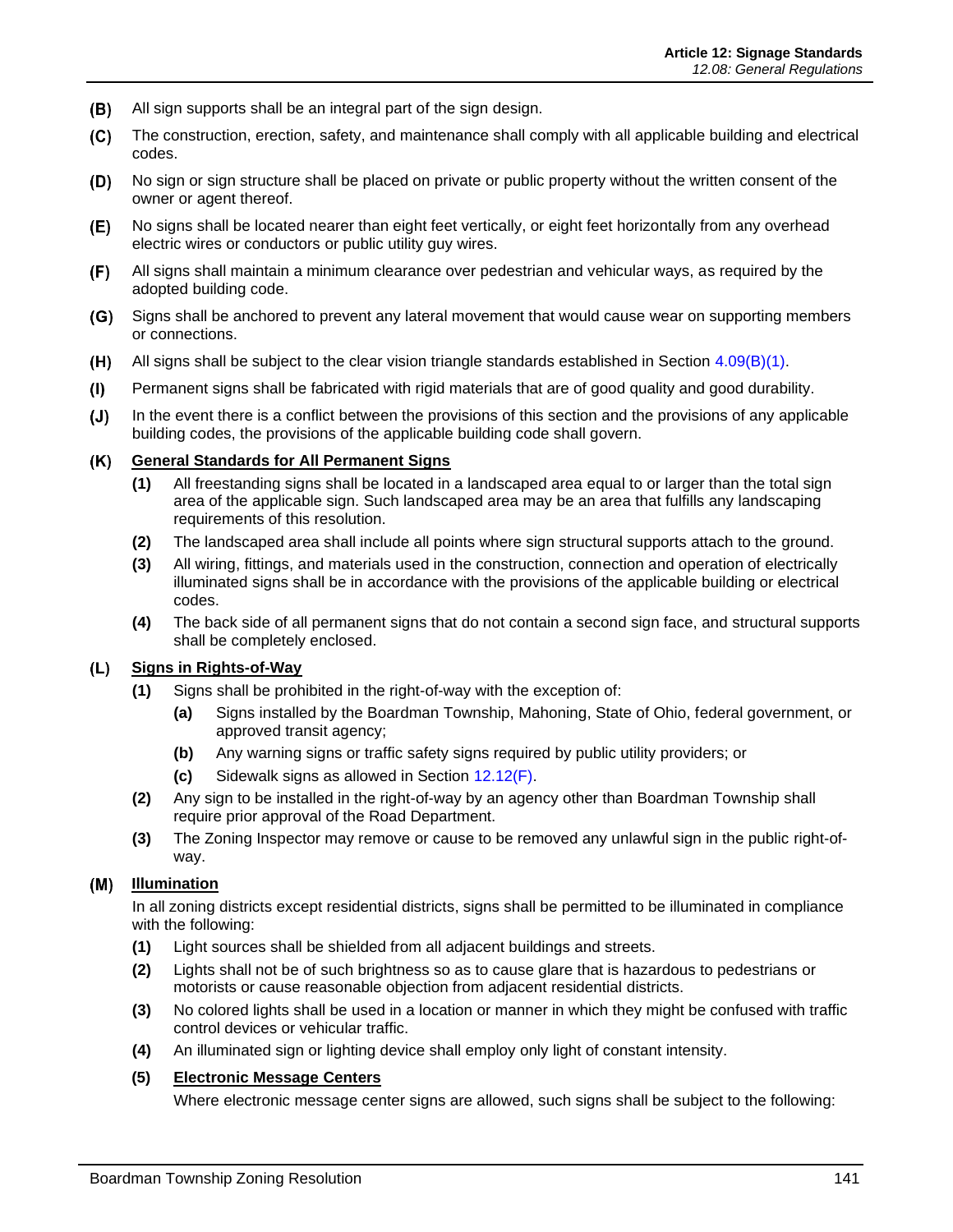- **(a)** Electronic message centers are allowed in nonresidential districts only, in accordance with the standards in this article.
- **(b)** Electronic message centers may only be used as part of a window sign (See Section [12.11\(A\).](#page-10-0)), freestanding sign (See Section [12.11\(C\).](#page-13-0)), or drive-through sign (See Section  $12.11(F)$ .) in accordance with this article.
- **(c)** All electronic message centers shall be set back a minimum of 100 feet from a residential dwelling unit.
- **(d)** Any message change shall be a static, instant message change.
- **(e)** Messages can only change once every six seconds or longer.
- **(f)** The transition time between messages shall be less than one second.
- **(g)** All electronic message centers shall contain a default mechanism that will cause the sign to revert immediately to a black screen if the sign malfunctions.
- **(h)** The electronic message center shall come equipped with an automatic dimming photocell, which automatically adjusts the display's brightness based on ambient light conditions.
- **(i)** Illumination shall not exceed 0.3 footcandles over ambient lighting conditions when measured at 50 feet in any direction from an electronic message center sign.
- **(j)** Audio emissions from electronic message center signs shall be prohibited.

#### $(N)$ **Maintenance**

- **(1)** All signs shall be maintained in a safe and good condition at all times to avoid becoming a deteriorated sign, including, but not limited to, the replacement of defective bulbs, parts or materials, painting, repainting, cleaning and other acts required for the maintenance of said sign.
- **(2)** Failure to maintain a sign in accordance with this section shall be a violation of this resolution, subject to Article 14: Enforcement and Penalties.

### **SIGNS PERMITTED IN PUD DISTRICTS**

- $(A)$ All development in a PUD District shall be subject to the standards of this article unless otherwise modified through the PUD review and approval process. In general:
	- **(1)** Single-family residential uses and public and institutional uses in a PUD shall comply with the sign requirements of the R-1A District.
	- **(2)** Multi-family residential uses in a PUD shall comply with the sign requirements of the R-3 District.
	- **(3)** Commercial and office uses in a PUD shall comply with the sign requirements of the GB District.
	- **(4)** Industrial uses in a PUD shall comply with the sign requirements of the I District.
- (B) This section shall apply to both permanent and temporary signs.

### **PERMANENT SIGNS IN AGRICULTURAL AND RESIDENTIAL DISTRICTS**

The following are the permanent signs allowed in agricultural and residential districts:

#### <span id="page-9-0"></span> $(A)$ **Signs for Individual Dwellings**

- **(1)** One wall sign is permitted on each individual lot used for residential purposes provided the sign is mounted flush to the façade of the principal dwelling and does not exceed two square feet.
- **(2)** Such sign may also be permanently attached to a window.
- **(3)** The sign shall not be internally or externally illuminated.
- **(4)** A zoning certificate shall not be required for this type of sign.

#### **Signs at Entrances**

Two wall signs or one permanent freestanding monument sign may be permitted for any subdivision or multi-family dwelling development that contains 10 units/lots or more provided that the signs meets the following requirements:

#### **(1) General Standards**

**(a)** Each sign may have a maximum sign area of 24 square feet.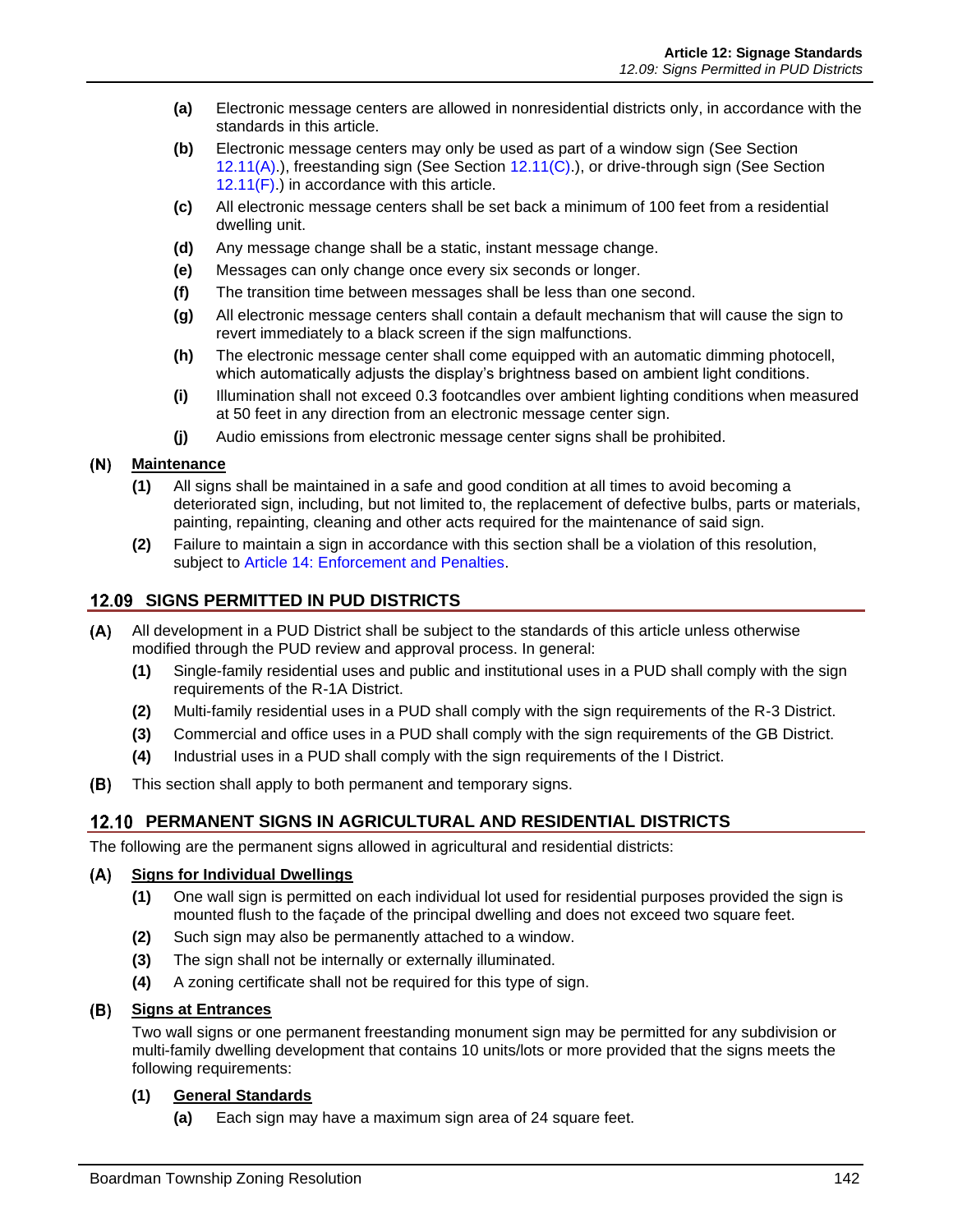- **(b)** No such sign or any portion of the structure shall exceed six feet in height.
- **(c)** The sign may only be illuminated through an external light source.
- **(d)** The sign shall be an on-premise sign.

#### <span id="page-10-2"></span>**(2) Monument Sign**

- **(a)** A maximum of one freestanding monument sign may be permitted for each entrance to the subdivision or development on a collector or arterial street, as determined by the Administrative Officer.
- **(b)** In all cases, the sign shall be set back a minimum of 10 feet from any rights-of-way and 20 feet from any lot lines.
- **(c)** The monument sign shall have a maximum of two sign faces, mounted back-to-back.
- **(d)** If an applicant proposes to use a monument sign, no wall signs, as allowed in Section [12.10\(B\)\(3\),](#page-10-1) below, shall be permitted.
- **(e)** For entrances to multi-family dwelling developments, a post and panel sign may be permitted instead of the monument sign.

### <span id="page-10-1"></span>**(3) Wall Signs on Entry Fences or Walls**

- **(a)** A maximum of two wall signs may be permitted for each entrance to the subdivision or development on a collector or arterial street, as determined by the Zoning Inspector.
- **(b)** If two signs are utilized, the signs shall be separated by a minimum of 50 feet.
- **(c)** The signs shall be mounted to a decorative wall or fence that generally runs parallel with the street.
- **(d)** If an applicant proposes to use wall signs, no monument sign, as allowed in Section  $12.10(B)(2)$ , above, shall be permitted.

### **Signs for Nonresidential Uses in Residential Zoning Districts**

- **(1)** One permanent freestanding monument sign may be permitted on a lot containing a nonresidential use in a residential zoning district provided the sign meets the following requirements:
	- **(a)** In all cases, the sign shall be set back a minimum of five feet from any lot lines or rights-ofway.
	- **(b)** The maximum sign area shall be 24 square feet.
	- **(c)** A maximum of 75 percent of the monument sign area may be devoted to a manual changeable copy or an electronic message center. In addition to the requirements for electronic message centers in Section  $12.08(M)(5)$ , electronic message centers in residential districts shall be restricted to a single color of message illumination on a black or dark background.
	- **(d)** No such sign or any portion of the structure shall exceed six feet in height.
- **(2)** Building signs shall be permitted for all nonresidential uses in a residential district in the same manner as permitted for nonresidential uses in the GB District. This shall not apply to signs located on lots used exclusively for residential dwellings where signage is controlled by Section [12.10\(A\).](#page-9-0)

#### **PERMANENT SIGNS IN NONRESIDENTIAL ZONING DISTRICTS**

The following standards apply to signs on lots zoned O, GB, RB, NMB, I, or P-I:

#### <span id="page-10-0"></span>**Window Signs**

Window signs do not require a sign permit provided they comply with the following standards:

- **(1)** Window signs shall not occupy more than 50 percent of the window area of any ground floor window areas. See Section [12.07\(E\)](#page-7-2) for locations used in the calculation of sign area. The sign area is based on the window area, regardless of the presence of an awning.
- **(2)** For a multi-story building, each occupant above the ground floor shall be permitted one window sign for each individual tenant provided the sign does not exceed six square feet or 25 percent of the area of the window in which the sign is placed, whichever is smaller.
- **(3)** Window signs may be temporarily or permanently attached.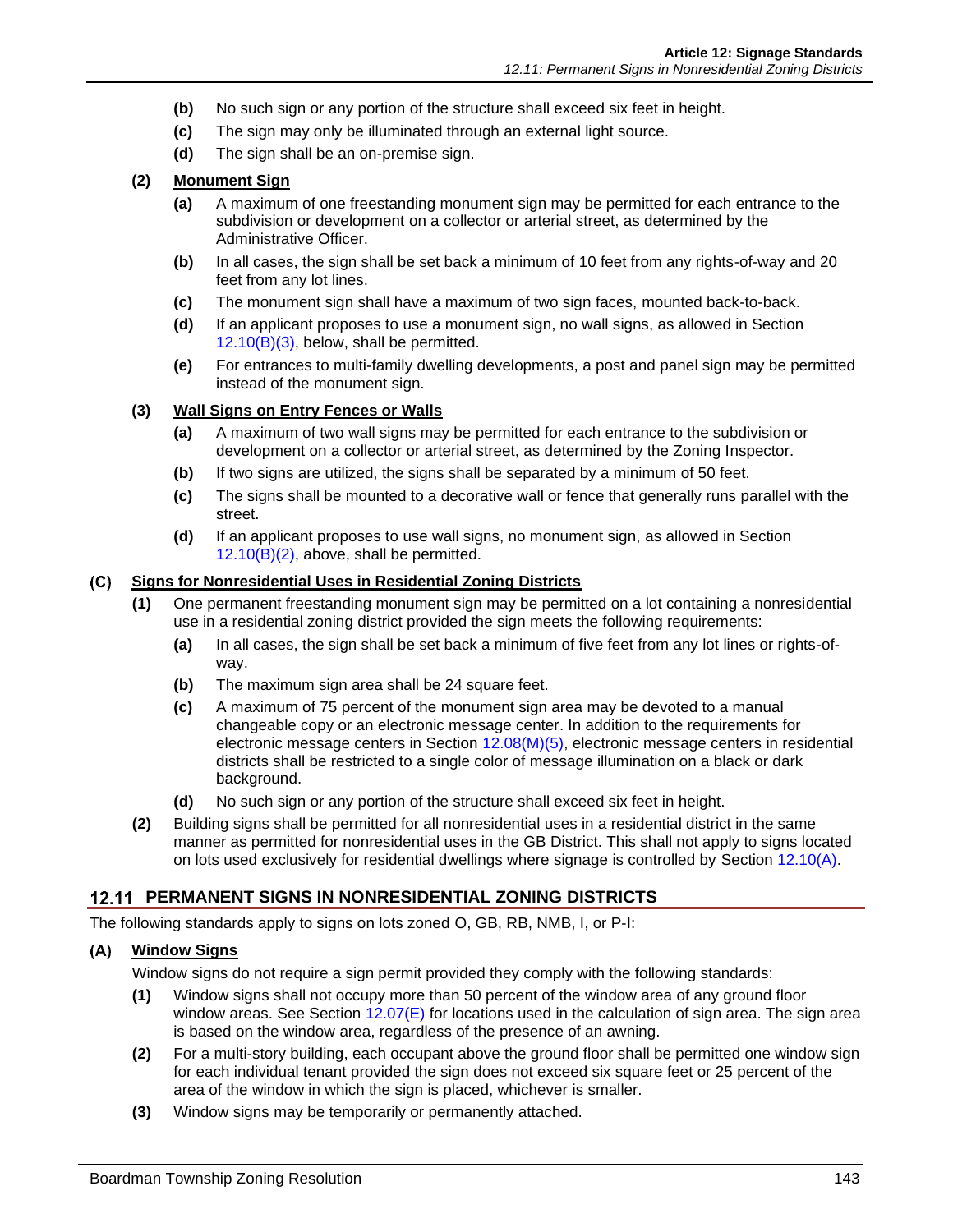**(4)** For each ground floor tenant, one window sign with a maximum sign area of one square foot may be comprised of an electronic message center. This sign shall be calculated as part of the total area of window signs allowed.

### <span id="page-11-1"></span>**Building Signs**

Building signs are permitted on all principal structures in accordance with the following:

- **(1)** The building sign area allowed in [Table 12.11-1](#page-11-0) shall include the total amount of all awning, canopy, marquee, projecting, hanging, or wall signs on each façade wall. Standards for each individual building sign type are established in this section.
- **(2)** Building signs shall also be subject to any applicable standards for building sign types in Section [12.11\(B\)\(7\).](#page-12-0)
- **(3)** Building signs shall not extend above the top of the roofline of the building to which it is attached.
- **(4)** Building signs may not be attached to mechanical equipment or roof screening.
- **(5)** Building signs shall not include electronic message centers.
- **(6) Size**
	- **(a)** [Table 12.11-1](#page-11-0) establishes the maximum amount of sign area for all building signs permitted on the primary facade of a building based on the zoning district, building, and/or use that they serve.
	- **(b)** An applicant may provide additional building signage for all the secondary facades as follows:
		- **(i)** The maximum total amount of building signs permitted on all of the secondary facades shall be equal to 50 percent of the amount of signage allowed on the primary façade.
		- **(ii)** The building signage allowed on the secondary facades may not be placed as additional building signs on the primary façade.
		- **(iii)** Buildings signs on secondary facades shall not be illuminated if they are visible from an adjacent lot that is zoned residential or is occupied by a residential use.
	- **(c)** There is no maximum number of building signs but the total square footage of building signs located on a single façade shall comply with the requirements of this section.
	- **(d)** The amount of building signs permitted shall be based on the façade width of the principal building regardless if the signs are to be attached to gas pumps, gas pump islands, or similar accessory structures.
	- **(e)** The maximum building sign area provided for in this section shall apply to building signs, regardless if the message is a commercial or noncommercial message.

<span id="page-11-0"></span>

| TABLE 12.11-1: MAXIMUM BUILDING SIGN AREA ALLOWANCE PER FACADE   |                                                                  |                                                                                                                                                                                                                                               |  |  |  |
|------------------------------------------------------------------|------------------------------------------------------------------|-----------------------------------------------------------------------------------------------------------------------------------------------------------------------------------------------------------------------------------------------|--|--|--|
| <b>Building Type/Occupancy</b>                                   | <b>O. NMB, and P-I Districts</b>                                 | <b>GB, RB, and I Districts</b>                                                                                                                                                                                                                |  |  |  |
| Single-Tenant or Multi-Tenant<br>Buildings [1]                   | 1.5 square foot of sign area per<br>lineal foot of façade width. | 2.0 square foot of sign area per lineal foot of<br>facade width.                                                                                                                                                                              |  |  |  |
| Large-Scale Nonresidential<br>Buildings with a Single Tenant [2] | Not Applicable                                                   | The sign area shall not exceed 5 percent of<br>the total facade area and shall not exceed 35<br>percent of the height of the facade, as<br>measured from the bottom most point of the<br>message to the top most point of the<br>message. [3] |  |  |  |

#### **Notes:**

[1] For buildings with multiple tenants, the ratio shall be applied to each lineal foot of building facade width assigned to each individual tenant. If there is no clearly established delineation of tenant space on the exterior of the façade, the amount of building signage shall be based on the total façade width, to be divided by the property owner or agent.

[2] Large-scale nonresidential buildings shall be defined as a building with a single tenant that exceeds 200,000 square feet of gross floor area.

[3] Signs shall be limited to wall signs only. If the owner wants to utilize other building sign types, the maximum sign allowance shall be the same for single-tenant or multi-tenant buildings.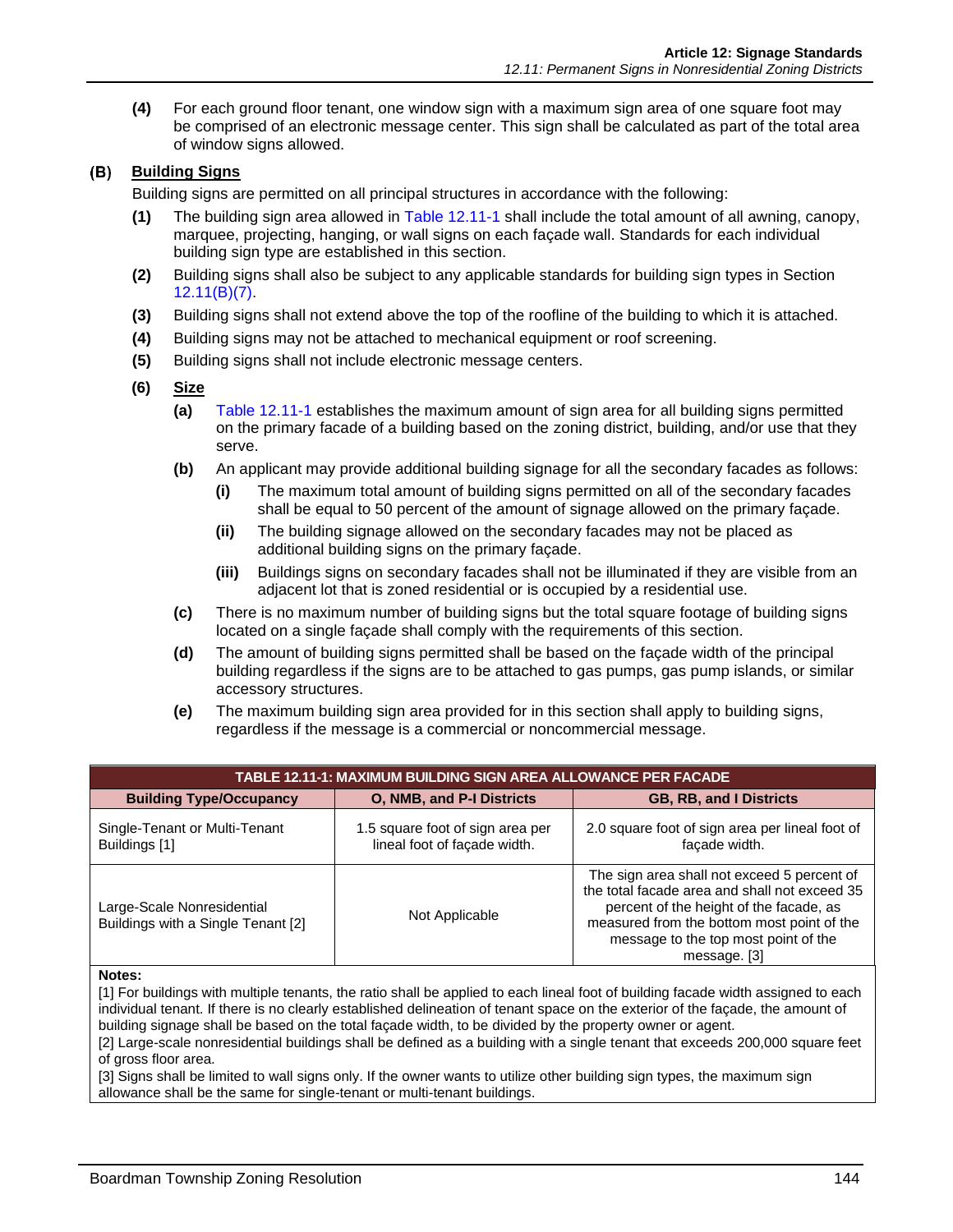### <span id="page-12-0"></span>**(7) Standards for Permanent Building Sign Types**

#### **(a) Wall Signs**

- **(i)** Wall signs shall be mounted on or flush with a wall and shall not protrude more than 24 inches from the wall or face of the building to which it is attached.
- **(ii)** A wall sign may be painted directly on a building wall, mounted on the façade wall, or mounted on a raceway.
- **(iii)** Any wall sign, except for signs painted directly onto the wall, shall be mounted so there is a minimum clearance of eight feet above the sidewalk and 16 feet above any driveway or vehicular use area.
- **(iv)** Permanent signs that are attached to gas pumps, gas pump islands, or similar structures, that can be read or understood from a public street by most persons of normal vision shall be considered a wall sign for the purposes of this chapter and shall be based on the wall sign allowance for the principal building.
- **(v)** Cabinet style wall signs are prohibited in in the NMB District.
- **(vi)** Wall signs may be internally or externally illuminated.

#### **(b) Awning, Canopy, or Marquee Signs**

Any canopy, awning, or marquee sign allowed pursuant to this section shall comply with the following standards:

- **(i)** Signage shall not cover more than 50 percent of any individual awning, canopy, or marquee.
- **(ii)** An awning, canopy or marquee shall be considered part of the face of a structure. However, no sign may project more than six inches from an awning, canopy or marquee.
- **(iii)** All components of the awning, canopy, or marquee shall have a minimum height clearance of eight feet from the sidewalk.
- **(iv)** Marquee signs may include manual changeable copy signs.

#### **(c) Projecting or Hanging Signs**

- **(i)** Only one projecting or one hanging sign shall be permitted for each tenant on each street frontage where the tenant has building frontage.
- **(ii)** A projecting sign shall be perpendicular to the wall of the building to which it is attached and shall not extend more than four feet from the façade wall to which it is attached.
- **(iii)** A hanging sign may be attached to the ceiling of an outdoor arcade or underneath a canopy, awning, or marquee if it complies with the sign area, height, and clearance standards of this section.
- **(iv)** Projecting and hanging signs shall maintain a minimum six-inch clearance from the façade of any building.
- **(v)** Decorative supporting structures for projecting signs are encouraged and shall not count toward the maximum square footage of signs allowed, however, in no case shall the supporting structure exceed six square feet.
- **(vi)** The maximum sign area for a projecting sign shall be six square feet.
- **(vii)** The maximum sign area for any single hanging sign shall be four square feet.
- **(viii)** All components of the projecting sign shall have a minimum clearance of eight feet above a sidewalk or any walkway and a maximum height of 14 feet.
- **(ix)** Projecting signs shall not be internally illuminated.
- **(x)** Projecting and hanging signs must be suspended from brackets approved by the Mahoning County Building Department and contain no exposed guy wires or turnbuckles.
- **(xi)** Projecting or hanging signs shall not extend over the right-of-way or over any internal drive with vehicular access.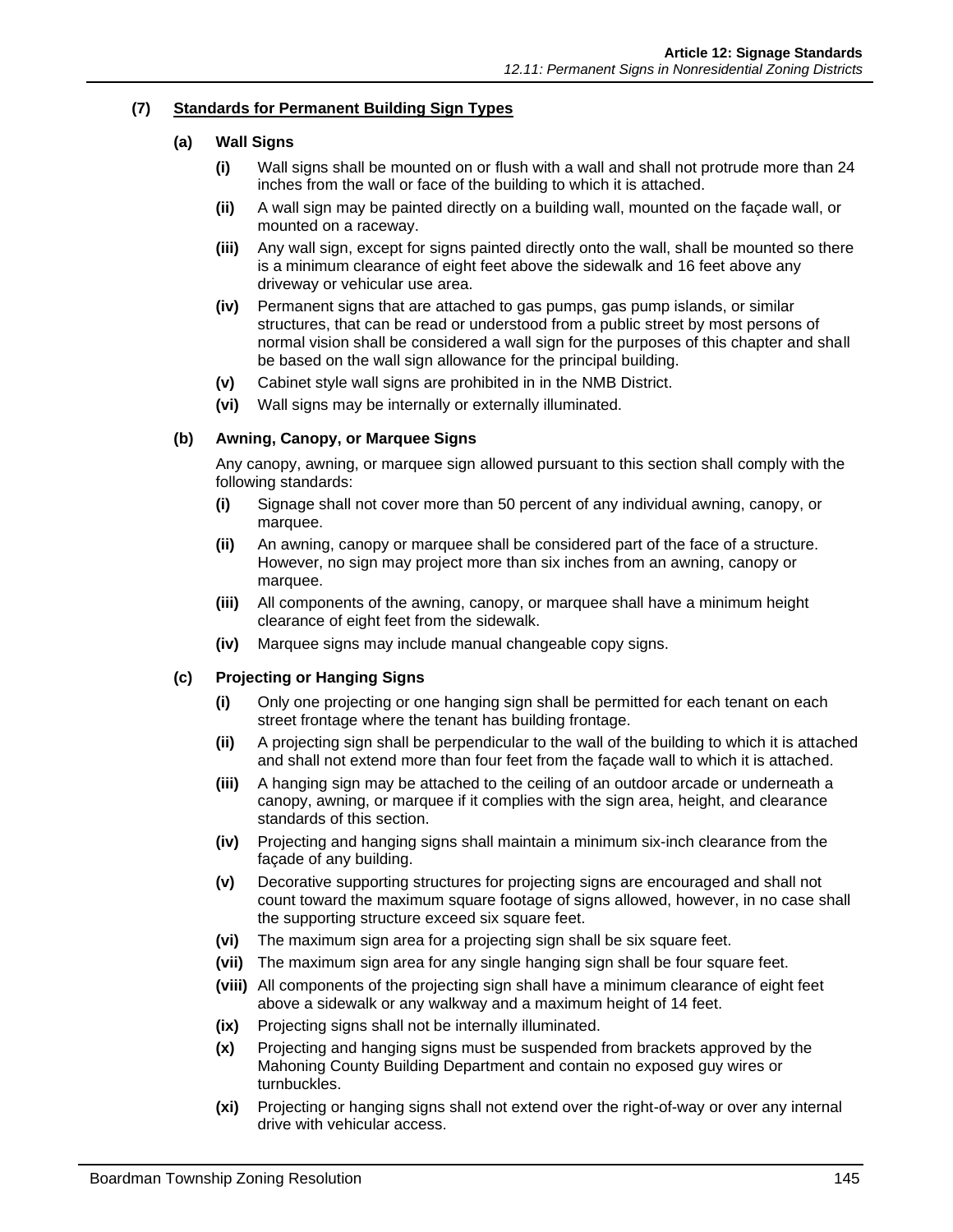**(xii)** If a projecting or hanging sign is illuminated it shall be by indirect lighting methods such as gooseneck lighting.

### <span id="page-13-0"></span>**Permanent Freestanding Signs**

Permanent freestanding signs permitted in nonresidential districts shall comply with the following regulations:

- **(1)** All freestanding signs permitted under this section shall be a monument sign or may be a cabinet sign mounted on poles or supports that are no taller than three feet from the adjacent grade provided the area under the sign is landscaped in a manner as to screen the view of the poles or supports. See [Figure 12.11-A.](#page-13-1)
- **(2)** The base of all freestanding monument signs shall be constructed of exposed stone or brick. See [Figure 12.11-A.](#page-13-1)



Figure 12.11-A: The sign on the left is a freestanding monument sign on a solid base. The sign on the right is a cabinet sign mounted on a pole, screened by landscaping. Both types are permitted.

- <span id="page-13-1"></span>**(3)** All freestanding signs shall be placed in a manner as to enhance the overall site design and complement the building and adjacent surroundings.
- **(4)** There shall be a pole cap on all freestanding signs unless the pole is an integral part of the sign design.
- **(5)** Post and panel signs are prohibited in all nonresidential districts except the Industrial District. When utilized in the Industrial District, such sign shall have a wrap around the supporting posts at the bottom to create the base for the sign.



Figure 12.11-B: The sign on the left is a post and panel sign. The sign on the right is a post and panel sign with a wrap around the bottom that is permitted in Industrial District.

### **(6) Electronic Message Centers**

Electronic message centers are permitted on monument signs in nonresidential zoning districts provided they comply with the following:

**(a)** The size of an electronic message center sign shall not exceed 90 percent of the total sign area.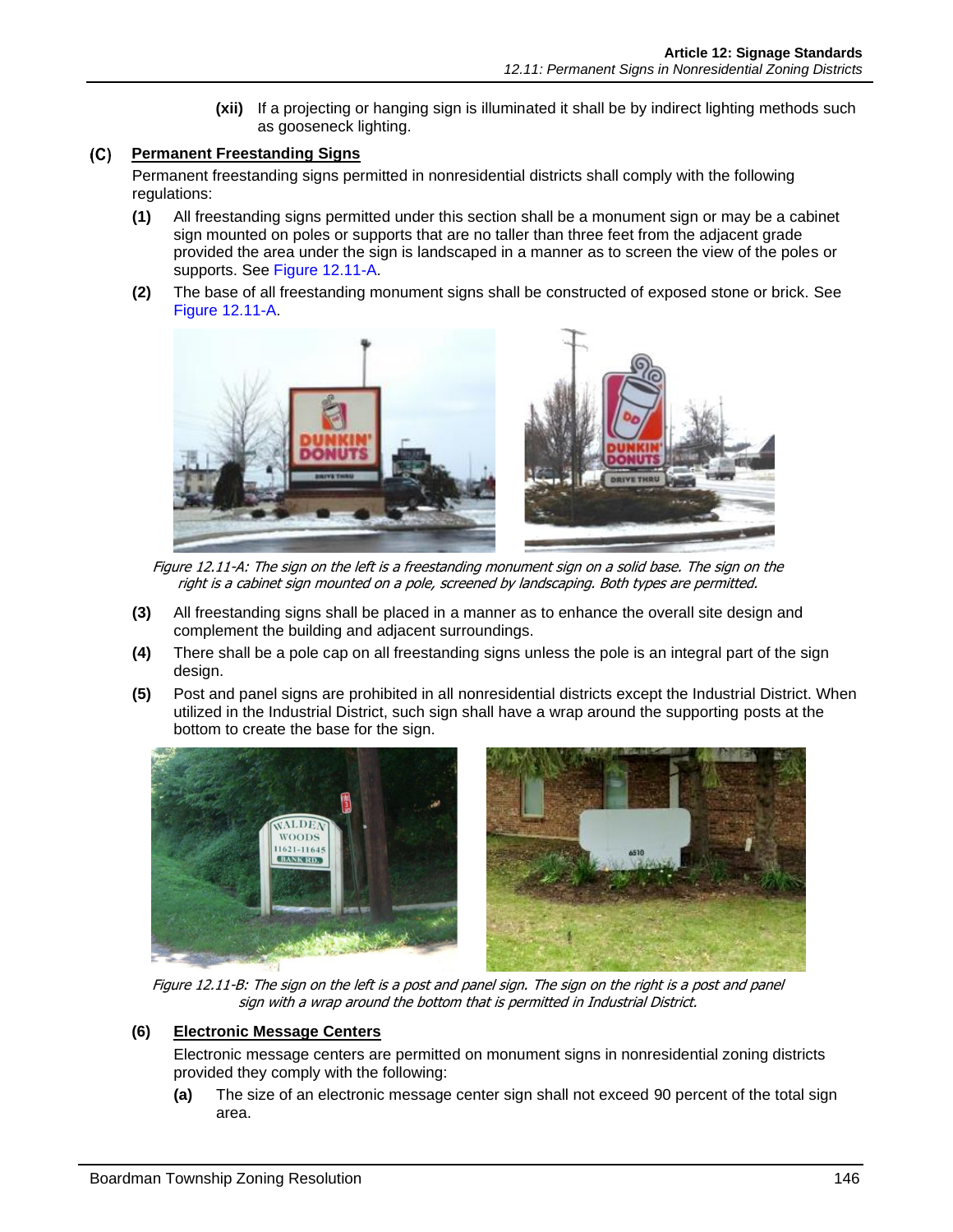- **(b)** Electronic message centers shall only be permitted on monument signs.
- **(c)** The area of an electronic message center sign shall be included in the applicable maximum sign area allowed pursuant to [Table 12.11-2.](#page-14-0)

#### **(7) Permitted Freestanding Sign Standards**

**(a)** [Table 12.11-2](#page-14-0) identifies the maximum sign area, sign height, and required setbacks for permanent freestanding signs.

<span id="page-14-0"></span>

| <b>TABLE 12.11-2 :PERMANENT FREESTANDING SIGNS</b>                |                  |                             |                               |                                                  |  |
|-------------------------------------------------------------------|------------------|-----------------------------|-------------------------------|--------------------------------------------------|--|
| <b>District</b>                                                   | <b>Lot Width</b> | <b>Maximum Sign</b><br>Area | <b>Maximum Sign</b><br>Height | <b>Minimum Setback from</b><br>a ROW or lot line |  |
| O, NMB, GB, RB and I                                              | $0 - 100$ feet   | 50 square feet              |                               | 5 feet                                           |  |
|                                                                   | 101 - 200 feet   | 100 square feet             | 25 Feet [1]                   |                                                  |  |
|                                                                   | 201 - 300 feet   | 150 square feet             |                               |                                                  |  |
|                                                                   | 301 or more feet | 200 square feet             |                               |                                                  |  |
| NOTE:                                                             |                  |                             |                               |                                                  |  |
| [1] The maximum sign height in the NMB District shall be 16 feet. |                  |                             |                               |                                                  |  |

<span id="page-14-2"></span>**(b)** For the purposes of measuring lot width for this section on freestanding signs, the lot width shall be measured along a straight line that runs parallel with the street frontage at the widest point of the lot. This measurement shall be regardless of the presence of driveway entrances to the lot or the presence of smaller outlots in front of the applicable lot. See [Figure 12.11-C.](#page-14-1)



<span id="page-14-1"></span>Figure 12.11-C: The above image illustrates different methods of measuring lot width when calculating the amount of freestanding sign area permitted on a lot.

- **(c)** Where a building is located across multiple lots under the same ownership, the lot width shall be measured as an aggregate of the lot widths of all lots and only one freestanding sign shall be permitted on each street frontage, regardless of the number of lots.
- **(d)** For lots that have a lot width of over 400 feet along one street frontage, a second freestanding signs shall be permitted with a maximum sign area of 50 square feet and a maximum sign height of 25 feet.
- **(e)** Where two freestanding signs are places along the same street frontage, the signs shall be separated by a minimum of 100 feet.

#### **(8) Signs on Lots with Multiple Public Street Frontages**

For lots that have frontage on multiple public streets, one permanent freestanding monument sign may be placed on each frontage based on the standards in Section [12.11\(C\).](#page-13-0) The maximum sign area of each sign shall be based on the width of the individual street frontage.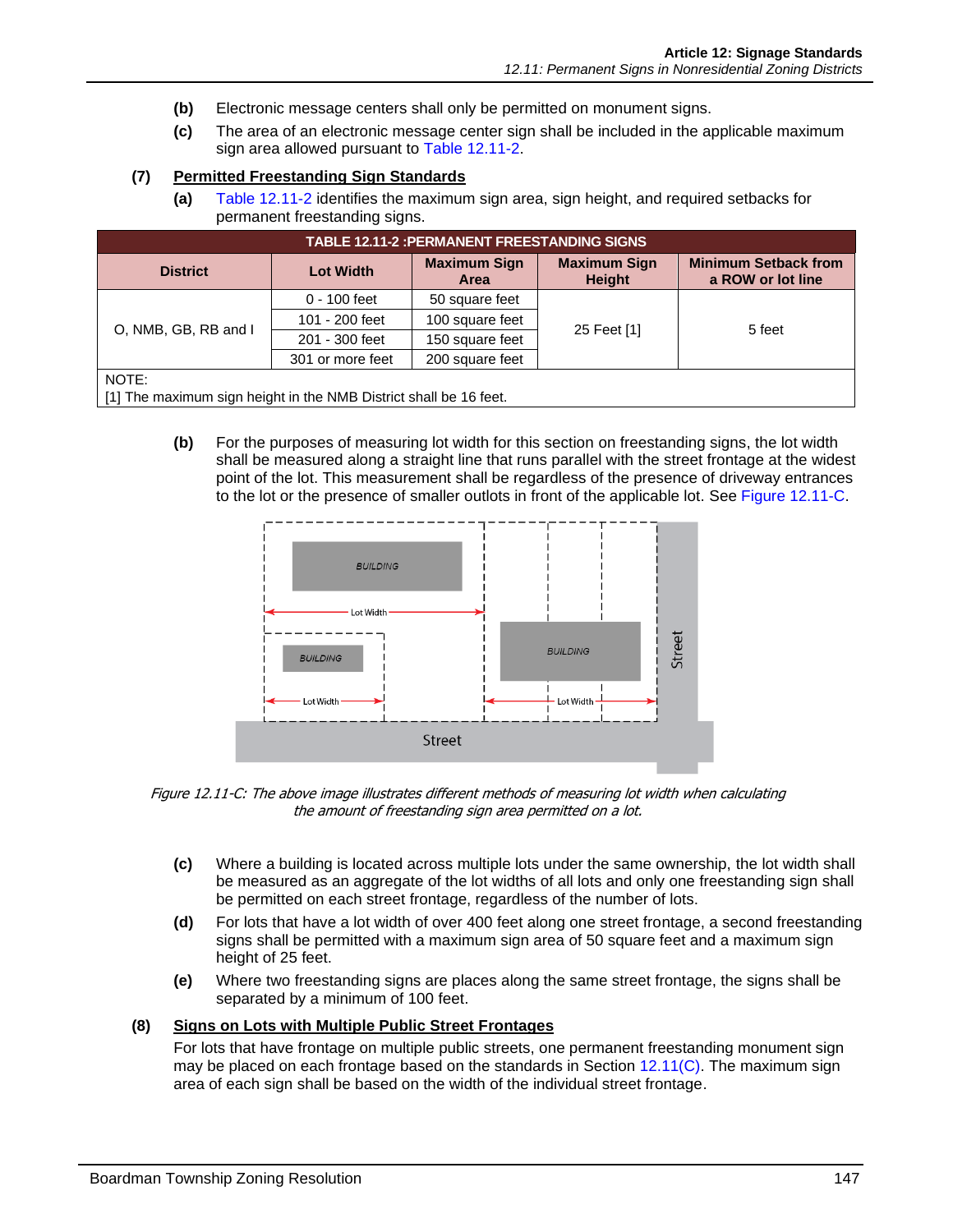#### **Driveway Signs**

Permanent signs shall be permitted near driveway entrances to a street and at intersections of internal drives under the following provisions:

- **(1)** Driveway signs shall comply with the vision clearance requirements of Section 4.09(B)(1) but in no case shall the sign be set back more than 25 feet from the driveway entrance or intersection of internal drives. Furthermore, such signs shall be set back a minimum of two feet from the public right-of-way or easement for roadway purposes.
- **(2)** Up to two driveway signs may be permitted per individual driveway or internal intersection.
- **(3)** Driveway signs may not exceed three square feet in area and four feet in height.
- **(4)** Driveway signs may be internally or externally illuminated.
- **(5)** Driveway signs may be mounted on a pole provided the entire structure does not exceed the maximum sign height established above.
- **(6)** Driveway signs shall not be included in the total calculated allowed signage for a property under the remainder of this article.

#### **Development/Subdivision Signs**

For commercial or industrial subdivisions or parks in the GB, RB, or I Districts that contain five or more nonresidential businesses on individual lots or that are 50 or more acres in size, such subdivision or park may incorporate one subdivision or development sign in accordance with the following:

- **(1)** The primary development/subdivision sign shall be a monument sign and subject to the same standards as freestanding signs in Section [12.11\(C\).](#page-13-0)
- **(2)** The maximum height of a monument sign shall be 16 feet.
- **(3)** The sign shall be set back a minimum of 75 feet from any residential lot line.
- **(4)** The sign may be internally or externally illuminated but shall not include an electronic message center.
- **(5)** The monument sign shall have a maximum of two sign faces, mounted back-to-back.
- **(6)** Such sign may be located on a lot with another freestanding sign as allowed in Section [12.11\(C\)](#page-13-0) without reducing the amount of other signage allowed on the same lot in accordance with this article.

#### <span id="page-15-1"></span> $(F)$ **Drive-Through Signs**

- **(1)** Up to two freestanding drive-through signs shall be allowed for each stacking lane in a drive-through facility provided the total aggregate sign area of all drive-through signs, for each facility, does not exceed 64 square feet. In no case shall a single drive-through sign exceed 32 square feet in sign area.
- **(2)** If a drive-through sign is completely screened from view from any right-of-way or adjacent residential uses, there shall be no maximum sign area.
- **(3)** Drive-through signs shall only be permitted in a side or rear yard.
- **(4)** Drive-through signage shall not be included in the total calculated allowed signage for a property under the remainder of this article. Any signs attached to a wall of building or the structure shall be calculated as part of the building signage allowance in Section [12.11\(B\).](#page-11-1)
- **(5)** No drive-through sign shall exceed seven feet in height measured from the grade of the adjacent driving surface to the top of the sign.
- **(6)** Drive-through signs may be 100 percent electronic message center subject to Section [12.08\(M\)\(5\).](#page-8-1)
- **(7)** Drive-through signs may be mounted on a pole provided the entire structure does not exceed the maximum sign height established above.
- **(8)** Drive-through signs may be internally or externally illuminated.

#### <span id="page-15-0"></span>**Light Pole Signs**

Temporary banners that are constructed of durable fabric, plastic, or other light and pliable material may be attached to permanent light poles if they comply with the following:

**(1)** The total maximum sign area of banners allowed on any single lot shall equal 12 square feet for every 50 feet of lot width as defined in Section [12.11\(C\)\(7\)\(b\).](#page-14-2)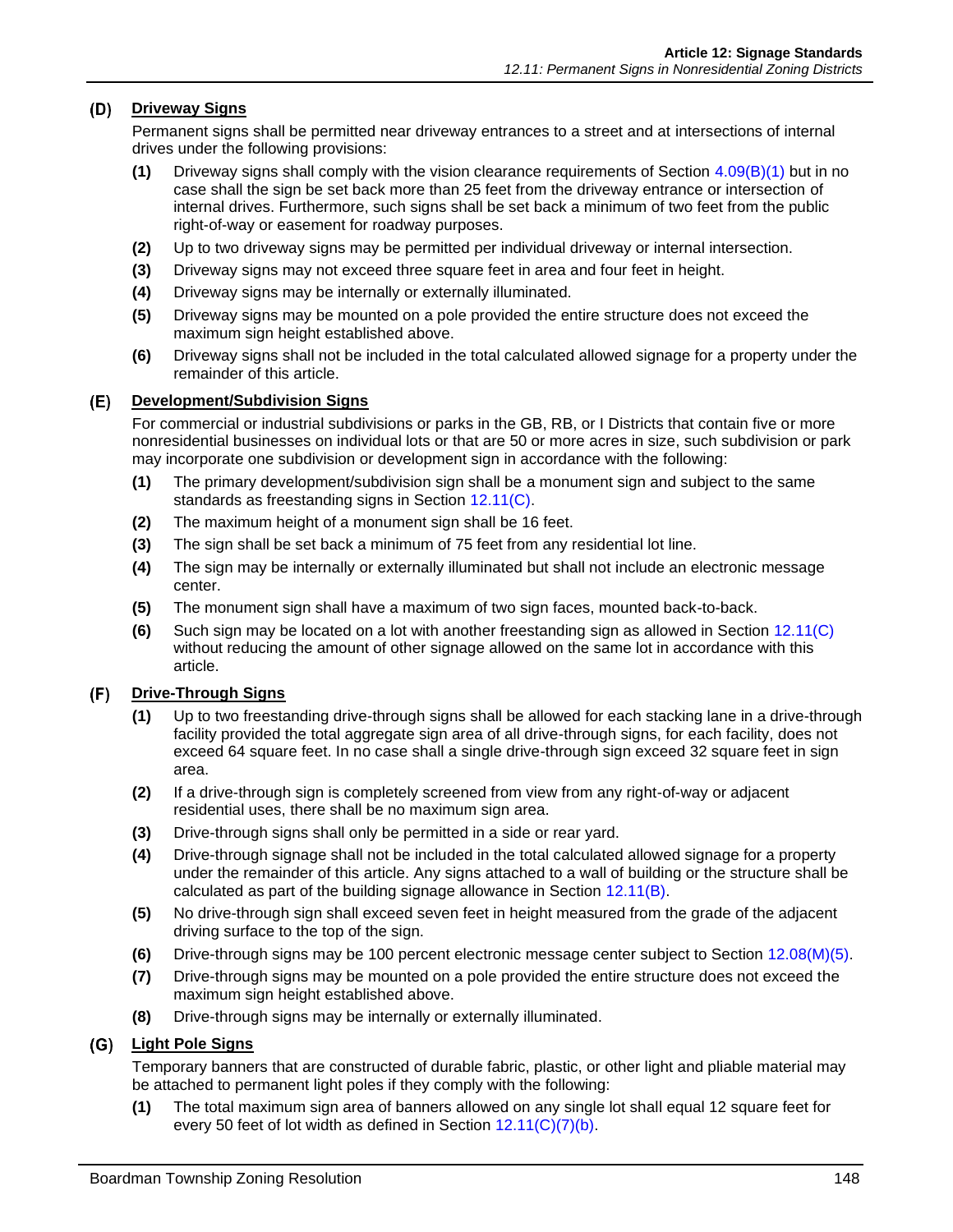- **(2)** The maximum sign area of any single banner shall be 12 square feet.
- **(3)** Only one banner may be placed on an individual light pole.
- **(4)** The banner shall be mounted to the light pole with a permanent support pole or bracket at the top and bottom of the banner to prevent movement.
- **(5)** The banners shall not be mounted in a manner that will place any portion of the banner above the light fixture.
- **(6)** A zoning certificate for the initial installation of the light poles and the banner supports. Any subsequent replacement of the individual banners shall not require a zoning certificate.

### **12.12 TEMPORARY SIGNS**

The following temporary signs shall be permitted anywhere within the township provided they meet the established standards.

#### $(A)$ **Standards that Apply to all Temporary Signs**

- **(1)** Temporary signs shall not be mounted, attached, affixed, installed, or otherwise secured in a manner that will make the sign a permanent sign.
- **(2)** No temporary sign shall be mounted, attached, affixed, installed, or otherwise secured so as to protrude above the roofline of a structure.
- **(3)** Unless otherwise specifically stated, temporary signs shall not be illuminated.
- **(4)** No temporary sign shall require a foundation, support, wiring, fittings, or elements that would traditionally require a building permit or electrical permit.
- **(5)** All temporary signs shall be secured in such a manner as to prevent swinging or other significantly noticeable movement resulting from the wind that could pose a danger to people, vehicles, or structures.
- **(6)** Mobile signs on wheels, runners, casters, parked trailers, parked vehicles, or other temporary or movable signs shall not be permitted unless otherwise specifically stated in this article.
- **(7)** Temporary signs shall be constructed of durable fabric, plastic, paper, or other light pliable material. Because of the nature of materials typically used to construct temporary signs and to avoid the unsightliness of deteriorating signs and all safety concerns which accompany such a condition, temporary signs shall be removed or replaced when such sign is a deteriorated sign.
- **(8)** Temporary signs shall not contain any changeable copy.
- **(9)** Unless otherwise stated, a zoning certificate for temporary signs with a commercial message shall be required for temporary signs that exceed 12 square feet.

#### <span id="page-16-0"></span> $(B)$ **Temporary Signs without a Commercial Message**

Temporary signs without a commercial message do not require a sign permit provided they comply with the following standards:

- **(1)** Temporary signs that do not contain a commercial message shall not be posted in any place or in any manner that is destructive to public property including, but not limited to, rights-of-way, utility poles, or public trees.
- **(2)** Temporary signs that do not contain a commercial message shall be required to comply with the clear visibility requirements. See Section 4.09(B)(1).
- **(3)** The maximum height of temporary signs without commercial message shall be six feet unless it is a banner sign mounted to a structure, in which case, the banner sign shall not be mounted above the roofline or the top of the structure. Provided, however, a temporary sign without commercial message is entitled to the maximum height allowed any sign within the same zoning district.
- **(4)** Such signs shall be limited to yard signs or banner signs and shall comply with the applicable sign type standards in Section [12.12\(G\).](#page-18-1)

#### **Temporary Signs on Properties with Development or Construction Activities**  $(C)$

- **(1)** One temporary may be posted on the site where a development project or subdivision is under construction.
- **(2)** A zoning certificate shall be required for the sign.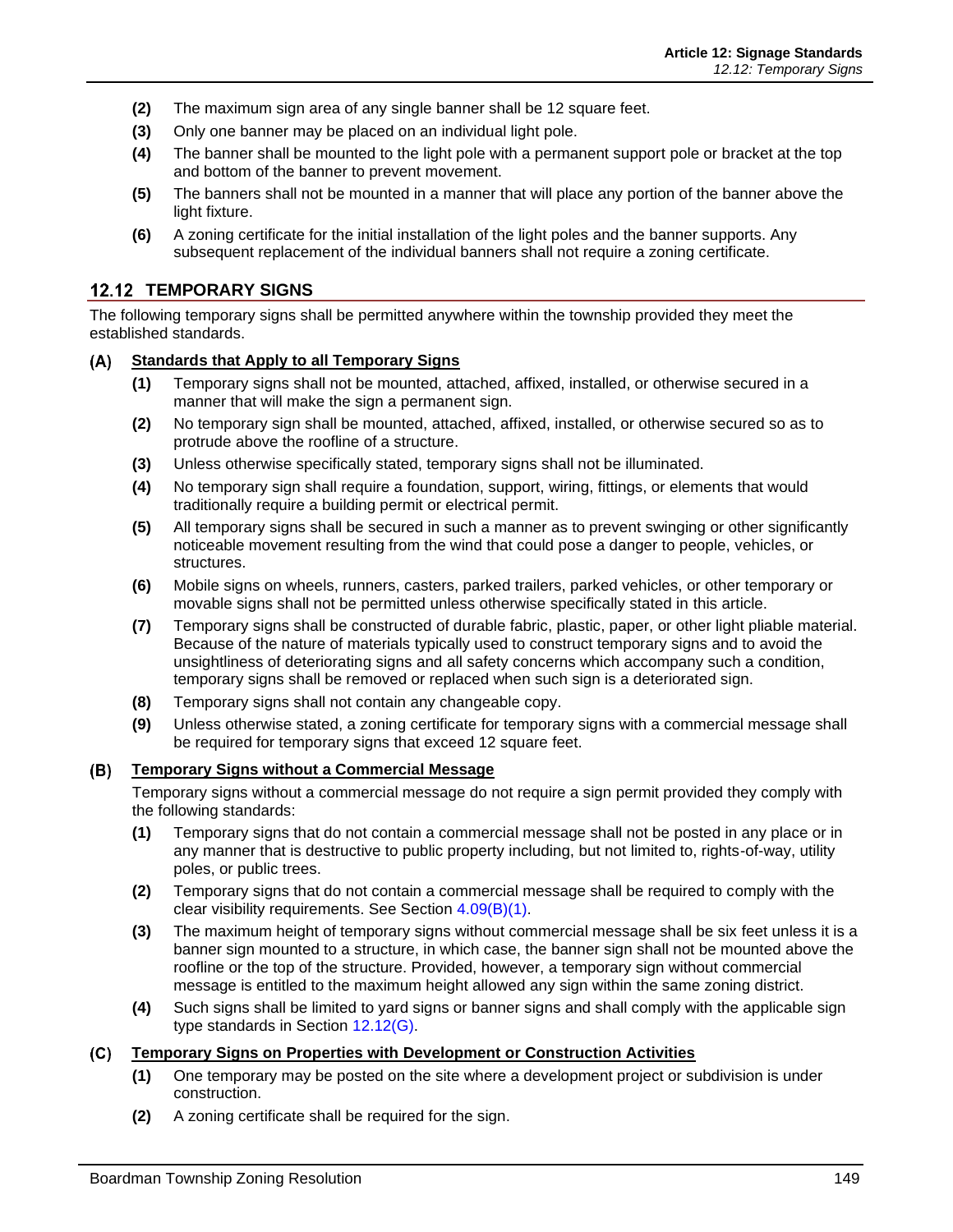- **(3)** The sign may be posted 60 days prior to and throughout the duration of construction.
- **(4)** Such signs shall not exceed 16 square feet in agricultural or residential districts and 32 square feet in area for any other zoning district.
- **(5)** The maximum height of the signs shall be six feet.
- **(6)** Such signs shall be limited to yard signs or banner signs and shall comply with the applicable sign type standards in Section [12.12\(G\).](#page-18-1)

#### <span id="page-17-1"></span> $(D)$ **Temporary Signs on Properties for Lease or Sale**

#### **(1) Temporary Signs on Properties for Lease or Sale in Agricultural or Residential Districts**

- **(a)** One temporary yard sign that contains a commercial message may be permitted on an individual lot that is for lease or sale.
- **(b)** Such signs shall have a maximum sign area of six square feet and a maximum height of four feet. If the lot is five acres of larger, the sign area may be increased to a maximum sign area of 18 square feet.
- **(c)** The sign shall not require a zoning certificate.

#### **(2) Temporary Signs on Properties for Lease or Sale in Nonresidential Districts**

- **(a)** One temporary yard sign that contains a commercial message may be permitted on an individual lot that is for lease or sale.
- **(b)** Such signs shall have a maximum sign area of 32 square feet.
- **(c)** The maximum height of the sign shall be six feet.
- **(d)** The sign shall not require a zoning certificate.

#### **Additional Temporary Signs in Agricultural and Residential Zoning Districts**

- **(1)** In addition to the temporary signs permitted in [12.12\(B\)](#page-16-0) through [12.12\(D\),](#page-17-1) additional temporary sign with a commercial message shall be permitted on any single lot in an agricultural or residential district in accordance with this subsection.
- **(2)** The signs are limited to yard signs, banner signs, or signs posted in a window subject to the signspecific standards in Section [12.12\(G\).](#page-18-1)
- **(3)** The maximum sign area shall be 12 square feet with a maximum height of four feet. No single sign shall exceed six square feet in sign area.

#### <span id="page-17-0"></span>**Additional Temporary Signs in Nonresidential Zoning Districts**

In addition to the temporary signs permitted in Sections [12.12\(B\)](#page-16-0) through [12.12\(D\),](#page-17-1) additional temporary sign with a commercial message shall be permitted on any single lot in a nonresidential district in accordance with this subsection.

#### **(1) A-Frame or T-Frame Sidewalk Signs**

- **(a)** Only one sidewalk sign is allowed for any one business establishment at one time and shall be located within five feet of such business.
- **(b)** There shall be no time limit for sidewalk signs with the exception that the sign shall only be placed outside during the hours of the establishment's operation.
- **(c)** Such signs shall not exceed 12 square feet in area with a maximum height of four feet.
- **(d)** The sign may be located on a public or private sidewalk or walkway provided it is placed on pavement and not in any landscaped areas or on pavement used for vehicles (e.g., driveways and parking lots).
- **(e)** If the sign is placed on a sidewalk or walkway, the sign can only be placed where the paved sidewalk or walkway width, not including curb top, is at least seven feet wide. The width and placement of the sign shall be such so that there shall be a minimum width of four feet of clear and passable sidewalk or walkway for pedestrians.
- **(f)** The sign must be freestanding and shall not be affixed, chained, anchored, or otherwise secured to the ground or to any pole, parking meter, tree, tree grate, fire hydrant, railing, or other structure.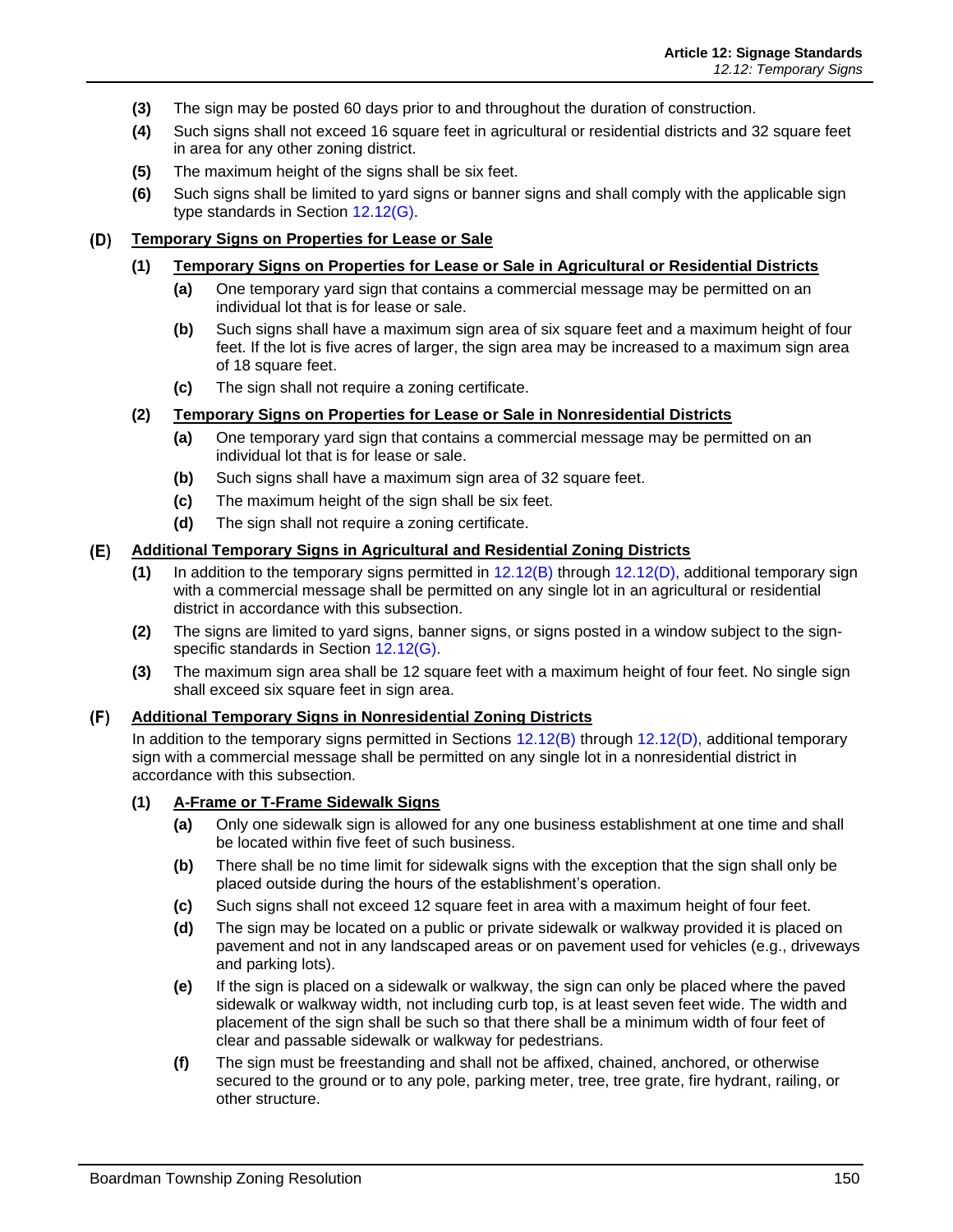- **(g)** The sign must not obstruct access to parking meters, bicycle racks and other features legally in the right-of-way.
- **(h)** The sign must not interfere with the opening of car doors in legal spaces, or with the operation of wheelchair lifts and ramps, cab stands, loading zones or bus stops.
- **(i)** The sign shall be internally weighted so that it is stable and windproof.
- **(j)** Boardman Township shall be held harmless from any liability resulting from accident or injury caused by the placement and/or maintenance of such sign.

#### **(2) Temporary Signs Covering Permanent Signs**

For zoning certificate applications related to the establishment of a new use or change of use within an existing building where there is existing permanent sign, a banner sign may be approved for up to 60 consecutive days to cover the existing permanent signs. Such banner sign shall not exceed the sign area of the permanent sign and shall require a sign permit.

### **(3) Other Temporary Sign Types Allowed**

- **(a)** One additional temporary sign shall be permitted in any nonresidential district for a maximum of 14 days per occurrence with a maximum of four occurrences per calendar year.
- **(b)** The temporary sign shall require a zoning certificate.
- **(c)** The maximum sign area of any temporary sign shall be 16 square feet.
- **(d)** The following sign types are permitted for the additional temporary sign allowance subject to the sign-specific standards of Section [12.12\(G\).](#page-18-1)
	- **(i)** Banner signs; or
	- **(ii)** Temporary yard signs.

### <span id="page-18-1"></span>**Standards for Temporary Sign Types**

#### **(1) Banner Signs**

- **(a)** Banner signs may be attached to a building, fence, or other similar structure. Banner signs attached to posts and mounted in a yard or landscaped area shall be regulated as a temporary yard sign.
- **(b)** The maximum height standard for temporary signs shall not apply to a banner sign but such signs shall not be mounted in a manner that extends above the roofline of a building or the top of the structure on which it is mounted.
- **(2) Yard Signs**
	- **(a)** There shall be a maximum of two faces to the sign, mounted back-to-back.
	- **(b)** The maximum height shall be six feet.

### <span id="page-18-0"></span>**12.13 NONCONFORMING SIGNS**

#### **Determination of Legal Nonconformity**

Existing signs that do not conform to the specific provisions of this article may be eligible for the designation of a "legal nonconforming sign" provided that the nonconforming sign:

- **(1)** Is properly maintained and does not in any way endanger the public or constitute a nuisance; and
- **(2)** The sign was erected pursuant to a valid zoning certificate or variance and complies with all other applicable laws on the effective date of this resolution.

#### **Loss of Legal Nonconforming Status**

A legal nonconforming sign loses the legal nonconforming designation if:

- **(1)** The sign is relocated;
- **(2)** The sign structure is replaced;
- **(3)** The establishment where the sign is located ceases to operate for a period of two years. This does not refer to general maintenance, changeable marquees, or to face and copy changes; or
- **(4)** The sign is removed or abandoned for a period of two years. This does not refer to general maintenance, changeable marquees, or face and copy changes.